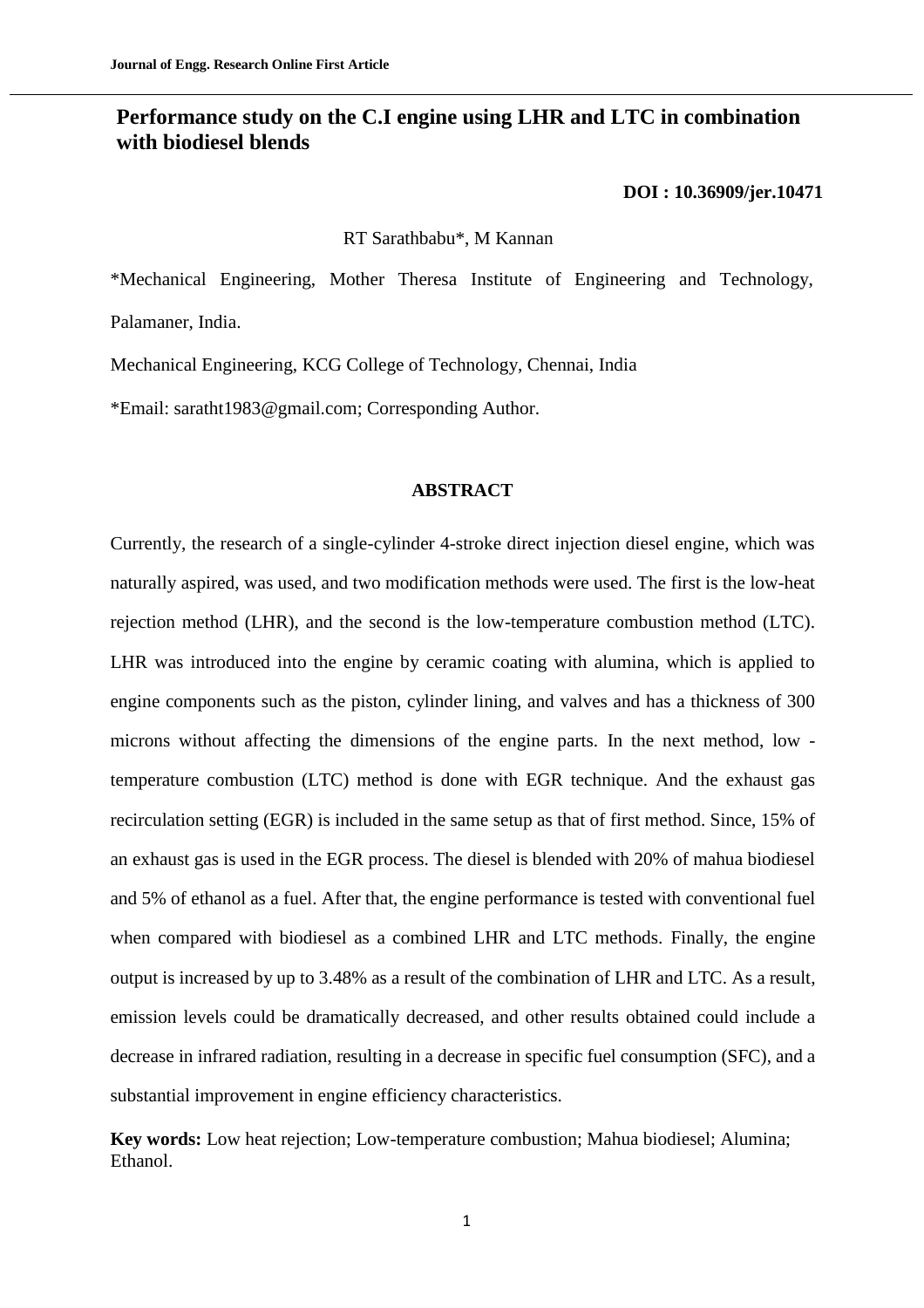## **INTRODUCTION**

The diesel engine, also known as the compression ignition engine or CI engine, is an internal combustion engine in which the ignition of the fuel injected into the combustion chamber is initiated by the high temperature achieved by a gas when it is heavily compressed by adiabatic compression. This contrasts with spark-ignition engines like a petrol engine, which uses a spark plug to ignite a mixture of air-fuel. Because of its compression and low combustion ratio, the diesel engine has a better thermal efficiency than all internal or external combustion engines, allowing excess air to dissipate heat (Heywood JB, 2002). Diesel engines are produced in the versions of two and four strokes. Nowadays, the two-stroke engines are banned in cars, but used in marine applications, because the pollutants from the two-stroke engines are very high compared to the four-stroke engines (Muthukumaran et al., 2018). In two-stroke engines, the power stroke is obtained by each crank revolution, so that we get the power output twice as much as the four-stroke. Due to higher combustion temperatures,  $NO<sub>x</sub>$ , particulate matter and smoke emissions are high in diesel engines. The combustion of diesel engines depends primarily on the compression pressure and the automatic ignition temperature of the fuel. In all fields such as agriculture, industry, power generation and automobiles, the diesel engine plays a vital role. By taking human health into account, researchers are testing new techniques for reducing NOx, smoke and hydrocarbon emissions from the engine (Rakopoulos et al., 2006). By making certain changes, such as exhaust gas recirculation, increasing the injection pressure and retarding or advancing the injection timing, emissions and fuel economy are reduced. Although diesel engines have high thermal efficiency, high torque capacity and produce fewer HC and CO emissions than gasoline engines, they emit NOx and smoke (Kulkarni et al., 2011 & Vamsi Krishna et al. 2018), which pose a major threat to the clean environment and human health. The automotive industry has grown rapidly. Especially in IC engine invention and implementation. Thus, the use of IC engines has grown considerably throughout the world. In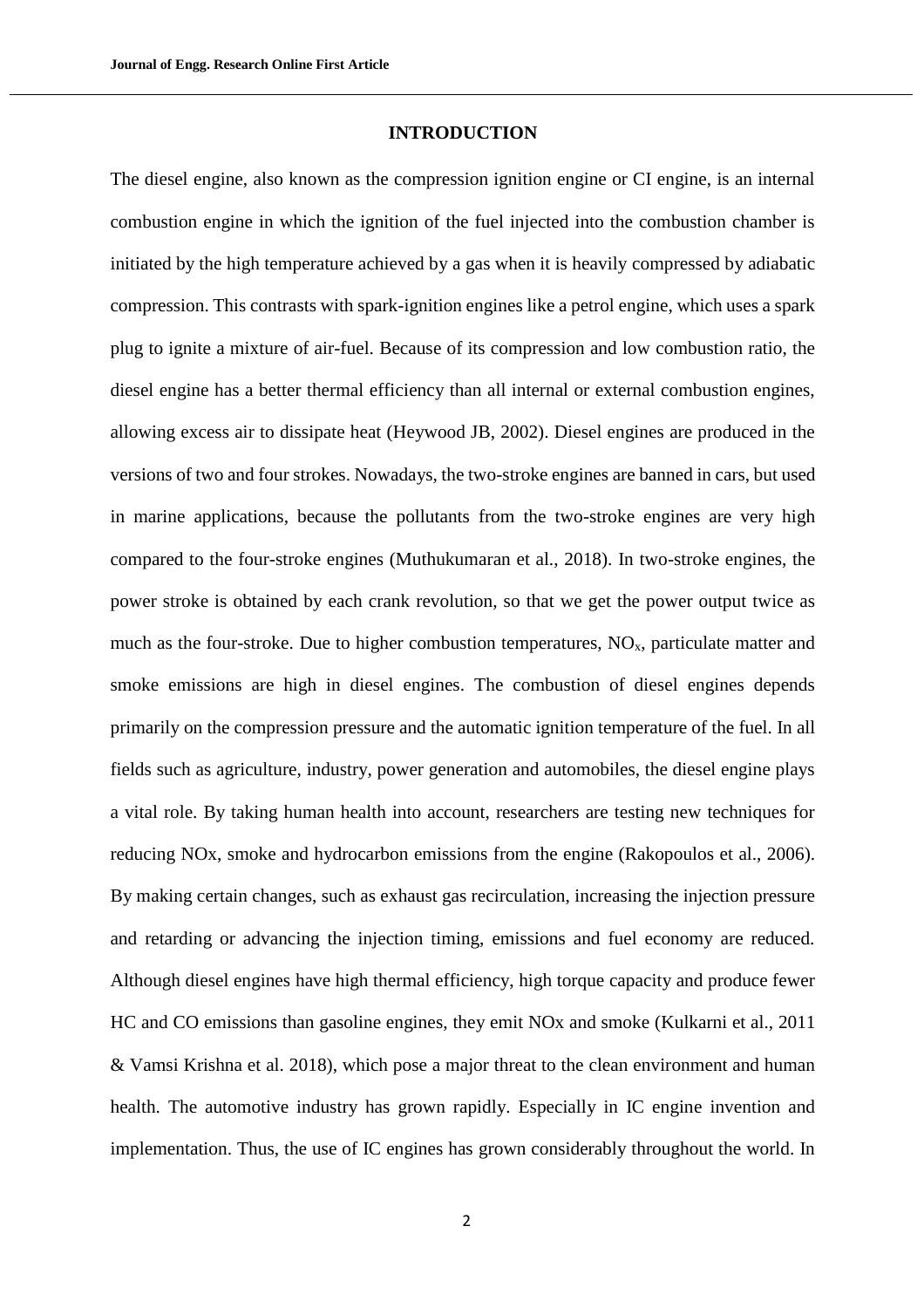this experiment four different conditions (Diesel, B20, B20 (LHR), and B20E5 (LHR+15%LTC)) of diesel engine is investigated and compared with conventional engine.

## **LITERATURE REVIEW**

Kannan and Anand, 2011 have investigated the diesel engine efficiency, combustion and emission characteristics run by diesel-biodiesel-ethanol blends or diestrol fuels. Based on the calorific value, miscibility and stability of blends are tested at temperatures of  $40^{\circ}$ C to  $10^{\circ}$ C, eleven combinations of fuel blends are selected. The engine operated at a constant speed of 1500 rpm with selected fuels. Finally, the authors concluded from the experimental results that high brake thermal efficiency 29.9% is obtained in diestrol (B30D60E10) fuel. Heat release of diesel is 7.5% higher than diestrol fuel under full load conditions. In biodiesel ignition delay 1.9°CA higher than diesel. By using B30D60E10 diestrol fuel, NO and smoke emissions decreased compared to diesel. They have proven that B30D60E10 is the best alternative diesel fuel without modification compared to other biodiesel combination blends.

Xue et al., 2011 studies have reviewed the number of highly cited science index journals on biodiesel engine performance, combustion and emission characteristics. The review of journals focused on the biodiesel engine effects of brake power, efficiency and emissions. Authors concluded that the use of biodiesel rather than diesel reduces CO, HC and PM emissions from studies. Fuel consumption and NOx emissions, however, increase without any modification of the diesel engine. If engine modification and some additives are added to biodiesel to optimize performance and completely alternate diesel fuel.

Muthukumaran et al., 2018 prepared mahua biodiesel using a catalytic cracking process and investigated diesel engine performance, combustion and emission characteristics fuelled by cracked mahua biodiesel blend with diesel. Mahua biodiesel has been produced by using cheap heterogeneous catalysts (coal ash) because of the reduction in biofuel costs. Authors have identified that cracked mahua biofuels are better analysed with FTIR, GC spectrum. Coal ash compositions such as silicon, oxygen, aluminium and iron levels are analysed using SEM and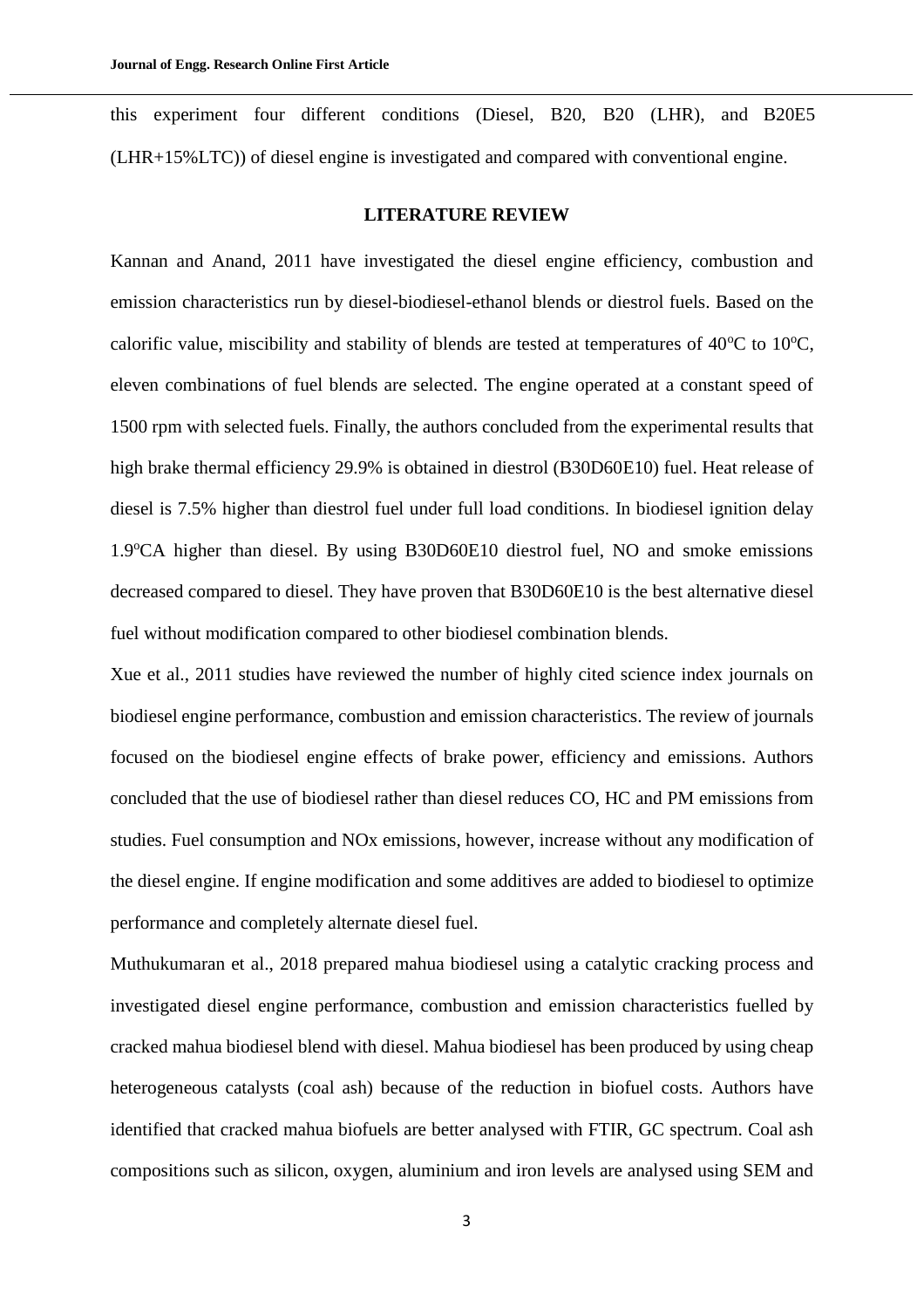EDC for the cracking process. Mahua biodiesel blend with diesel such as B25, B50, B75 and B100 at different load conditions.

Finally, the authors conclude that B25 brake thermal efficiency is close to pure diesel and B100  $NO<sub>x</sub>$  emissions are 3.2% lower than diesel at 20% load conditions. With increases in the percentage of biodiesel blends for all load conditions, HC and CO emissions were increased. The maximum heat release was obtained in B25 compared to other blends.

Masjuki et al., 1996 studied viscosity reduction of palm oil methyl esters (POME) by using a 100oC preheating temperature in diesel engines. They examined pre- heated biodiesel fuel in diesel engine performance, combustion and emission characteristics. From the results, the authors concluded that the brake power output of biofuel is closer to diesel fuel operations. Preheated air intake temperatures of  $60^{\circ}$ C have reduced HC emissions reasonably well. Engine air intake temperatures have been used to stabilize fuel to improve efficiency and emissions compared to diesel fuel.

Kulkarni et al., 2011 have investigated the performance of diesel engines using a low-heat rejection method fuelled by mahua oil methyl ester (MOME) before and after exhaust gas recirculation (EGR) ratios of 0 % to 20 %. In this study, the following engine parameters are kept constant, including speed 1500 rpm, injection time 23<sup>°</sup> BTDC, compression ratio 17.5 and injection pressure 204 bar for diesel and 240 bar for MOME. The ceramic coating used to implement low heat rejection in the engine by using YSZ (yttria-stabilized zirconia) in engine parts with a thickness of 200 μm, such as piston, cylinder head, and valves. EGR ratios were varied using controlling valves. Authors have been observed that LHR engine increases the brake thermal efficiency and reduces the emissions like HC, CO and increases the  $NO<sub>x</sub>$ compared to conventional engine fuelled by MOME. When the EGR rate increases BTE also increased and slightly increases the emissions including HC, CO and decreasing the  $NO<sub>x</sub>$ . Finally, concluded that at 10% EGR has reduced  $NO<sub>x</sub>$  and improves the engine overall Performance.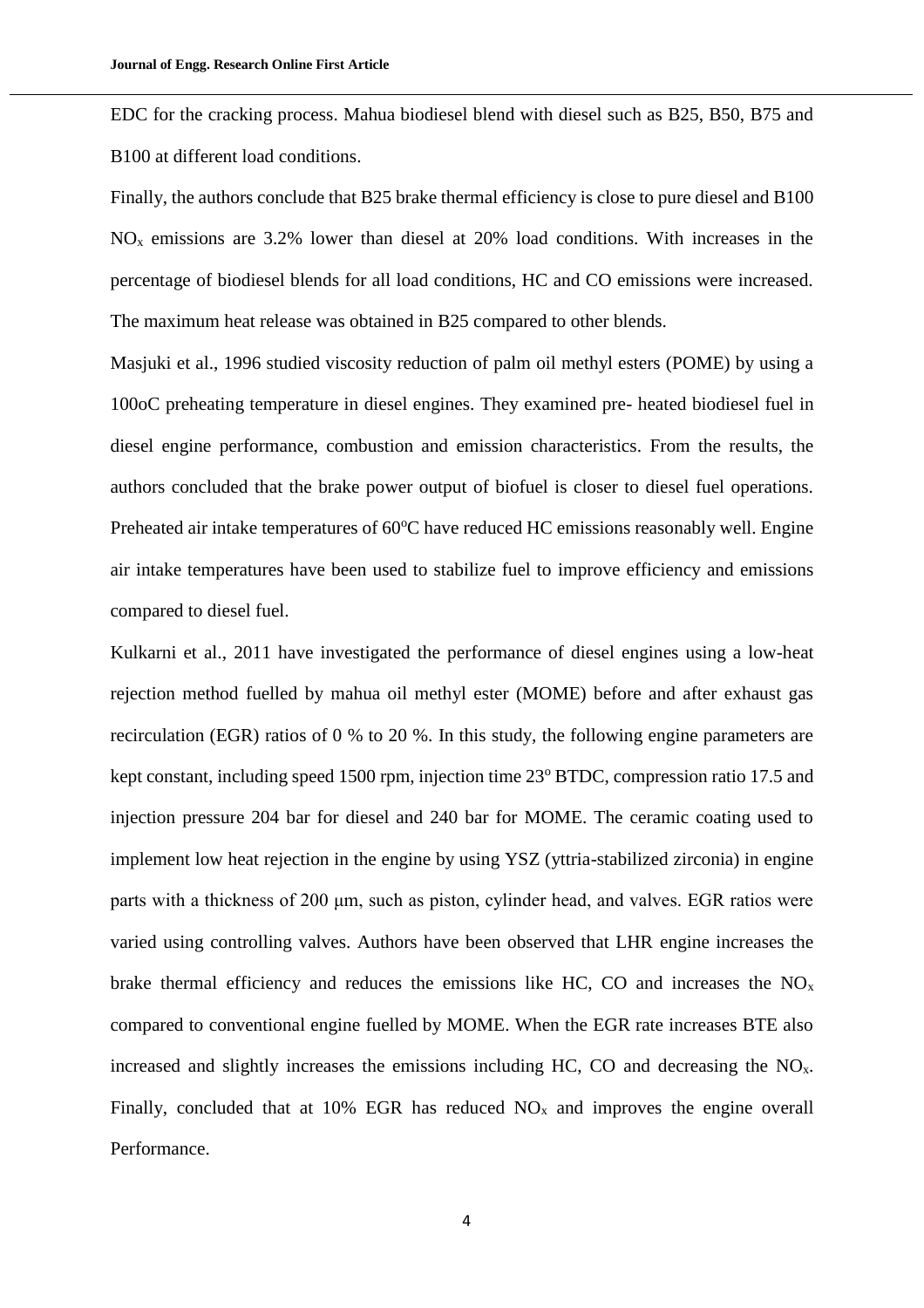Vamsi Krishna et al., 2018 investigated performance, emissions and cylinder pressure by using the semi-adiabatic diesel engine(SADE) and combined with the EGR rate 10 percent diesel fuel and A15B85 blend by vol. (Additive Diethyl Ether 15% + Biodiesel 85% rubber seed) and compared with the ordinary diesel engine(ODE). SADE has been produced by using a ceramic coated cylinder head with a thickness of 400 μm thermal barrier 8 YSZ and an intermediate layer made by using NiCrAl bond coat with a thickness of 100 μm without change dimensions. In this experimental work, the authors maintained a constant engine speed at 1800 rpm, a compression ratio of 18.1 and an injection pressure of 190 bar with varying load conditions of 0 to 100 % and a varied start of injections from 30 to 35° BTDC. Results showed that SADE's 7% improvement in BTE reduces fuel consumption by 5.5%compared to ordinary diesel engines. And engine emissions like  $NO<sub>x</sub>$ , particulate matter (PM) decreased by 19.5 % and 48.5 %, with 33<sup>o</sup>BTDC at full fuel blend load. Finally, the authors concluded that the A15B85 blend by volume has proven to be 100% renewable fuel for the diesel engine and 10 % EGR is optimal to reduce  $NO<sub>x</sub>$  emissions with combined thermal engine barriers.

Geos et al., 2017 investigated the enhancement of diesel engine combustion by injecting ethanol during suction stroke intake. Engine fuel as diesel, rubber seed oil (RSO) and rubber seed oil methyl ester (RSOME). In this study authors interest to use alcohol in the compression ignition engine as an alternative biofuel due to oxygen and it is prepared by using biomass. In this research optimized injection timing and duration used dual fuel operation of ethanol injection. The authors compared the results of engine performance with various fuel mixtures with different ethanol energy ratios of 0% to 45%. The results of the experiment illustration that the brake thermal efficiency rises with the rise in the ethanol energy ratios of all fuels due to premix combustion rates. However, it increases  $NO<sub>x</sub>$  emissions due to higher oxygen content under full load conditions. Smoke levels also decreased at maximum brake thermal efficiency for all tested ethanol injection fuels. HC, CO emission levels increase due to ethanol injection of all fuels. Combustion duration and ignition delay are higher in RSO compared to diesel due to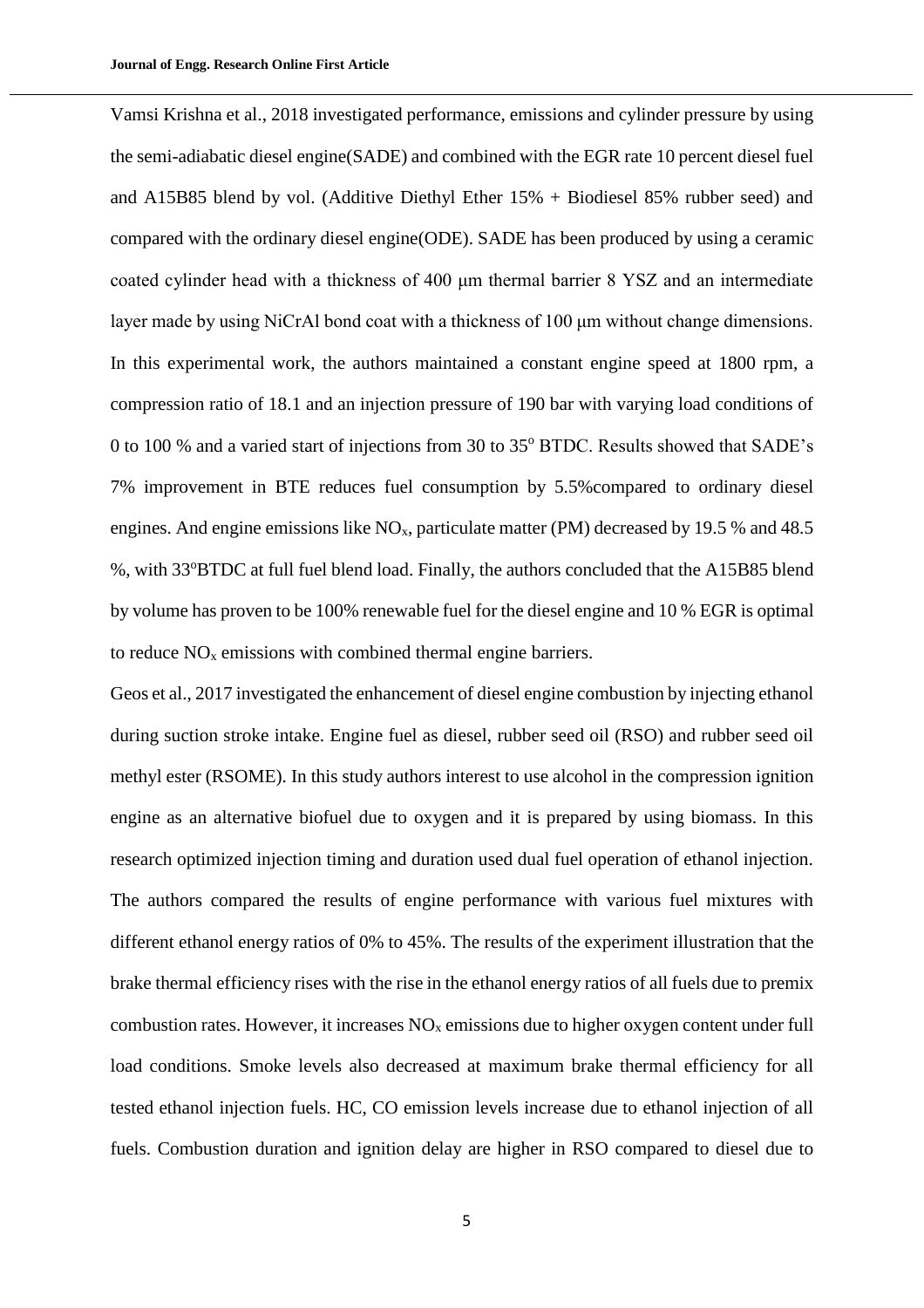ethanol injection. Finally, the authors concluded that the improvement of thermal efficiency and reduced smoke levels in the diesel engine with ethanol injection powered by diesel, rubber seed oil, and its ester at all loads.

Ramalingam et al., 2018 have reviewed the number of research articles on biodiesel-fuelled diesel engines to reduce the disadvantages of fossil fuels. Authors from their studies focus on biodiesel as an alternative fuel to the replacement of fossil fuel for diesel engines. They examined the methods and technologies used to improve efficiencies and reduce emissions of biodiesel fuelled by diesel engines. Finally, they concluded that, due to the low heating value of biofuels, biodiesel reduced the brake thermal efficiency compared to diesel. However, it reduces the engine exhaust emissions like CO, UHC, and smoke owing to the oxygen content of biofuels and increases  $NO<sub>x</sub>$  emissions. This type of disadvantage has been rectified by increasing the engine compression ratio and some minor modifications needed to increase efficiency. B20 is the best combination of biodiesel used for alternative diesel fuel in the compression ignition engine with the catalytic converter and increases the compression ratios with minor modifications in the engine.

Govinda Rao et al., 2018 conducted a study of diesel engine performance and emission characteristics of diesel fuel, waste plastic oil and its mixtures by varying injection parameters and compression ratios. In this study authors has used different ratios of diesel, ethanol-blended with plastic oil for test fuels. From experimental results, blend P90D5E5 has maximum thermal efficiency and reduced fuel consumption, carbon monoxide and smoke levels compared to pure diesel and pure plastic oil. And it has a high heat release rate and cylinder pressure. Finally, the authors conclude that increasing the compression ratio, injection pressure and retarding injection leads to increased engine efficiency and NOx, but decreases emissions of CO, HC, smoke and also specific fuel consumption.

Modi et al., 2017 have investigated the performance of the twin-cylinder diesel engine by using ceramic coated engine parts with different EGR ratios fuelled by diesel and neem biodiesel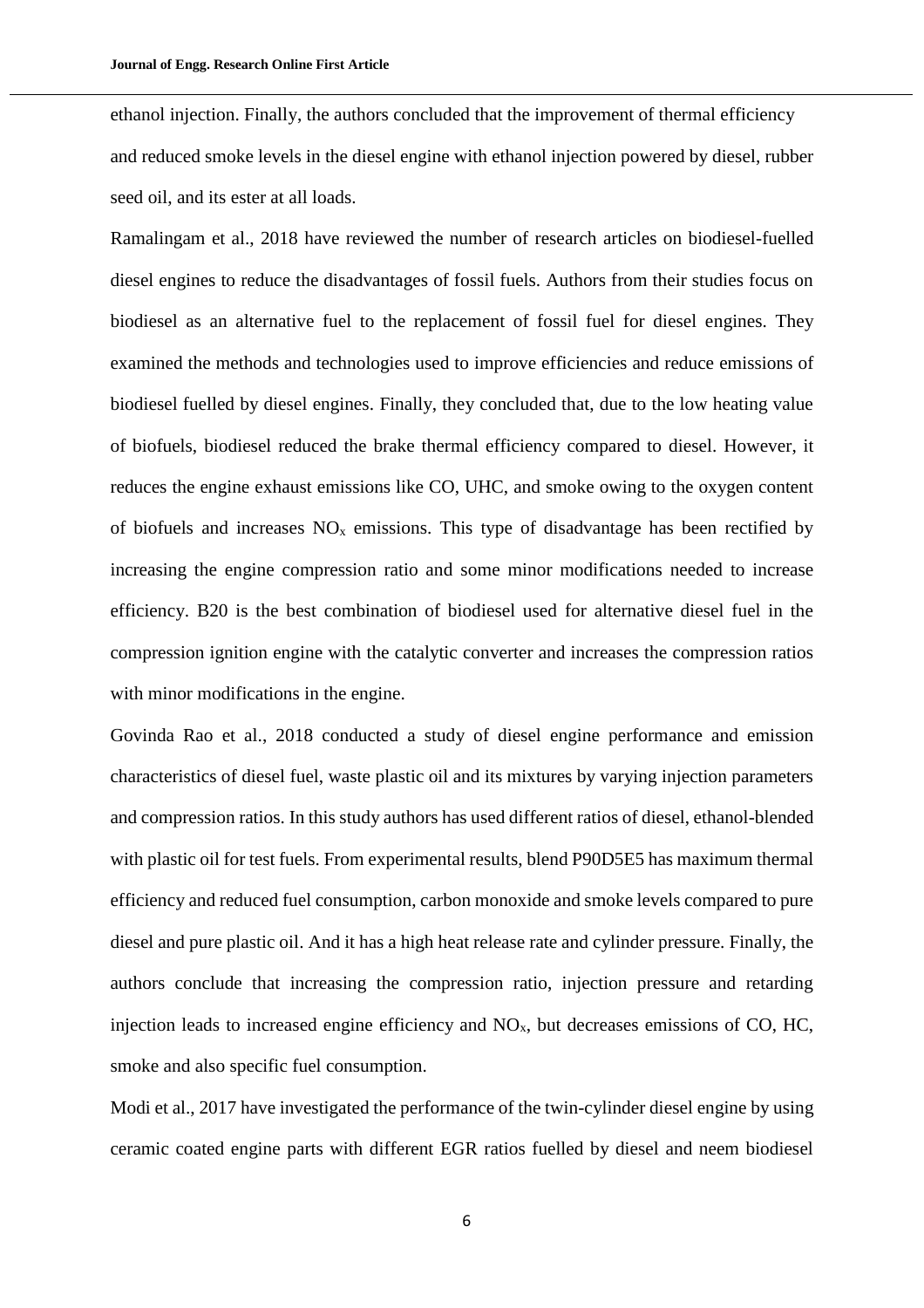blends. Authors focused on reducing engine heat rejection and improving energy conservation and efficiency following the second law of thermodynamics. Ceramic coated on the engine piston and top surface of the cylinder head with partially stabilized zirconia (PSZ) thermal barrier material. The effect of the thermal barrier in the engine increases thermal efficiency and reduces exhaust emissions such as HC, CO, and smoke, but increases  $NO<sub>x</sub>$ . And after implementing the EGR in the engine, it reduces  $NO<sub>x</sub>$  and increases thermal efficiency by lowering a combustion temperature and the amount of oxygen content in the engine cylinder. Entire experimental work engine operated at a constant speed of 2000 rpm. From the results, the EGR 5 percent with the LHR engine reduces both  $NO<sub>x</sub>$  and smoke density by 26% and 15%. EGR 10% with the LHR engine reduces both  $NO<sub>x</sub>$  and smoke by 34% and 30%.

Senthil et al., 2015 examined and compared the performance and emission characteristics of single-cylinder diesel engines fuelled by Nerium oil diesel and methyl ester before and after the coating of ceramic materials. Engine parts such as the surface of the top of the cylinder head, piston and valves are coated with partially stabilized zirconia (PSZ) by using plasma spray coating. The results of the experiment showed that the specific fuel consumption was reduced in all load conditions in the coated engine. Finally, the author identifies the thermal efficiency of the coated engine brake around 3.8 percent higher than the uncoated engine. And coated engine emissions improved than the uncoated engine, except NO<sub>x</sub>.

Banapurmath and Tewari, 2009 investigated the improvement in a diesel engine efficiency with a low heat rejection (LHR), and exhaust gas recirculation (EGR) fuelled by diesel, honge and neem oil methyl ester. In this experiment, the alternative fuel for diesel engines with varying injection times of 19, 23 and 27 $\textdegree$ BTDC with and without EGR ratios of 5  $\%$  to 20 $\%$  were examined. The results improved the specific fuel consumption and brake thermal efficiency of the LHR biodiesel engine. However, 10% of EGR with the LHR engine is better performance and reduced emissions such as  $HC$ ,  $CO$ , and  $NO<sub>x</sub>$ .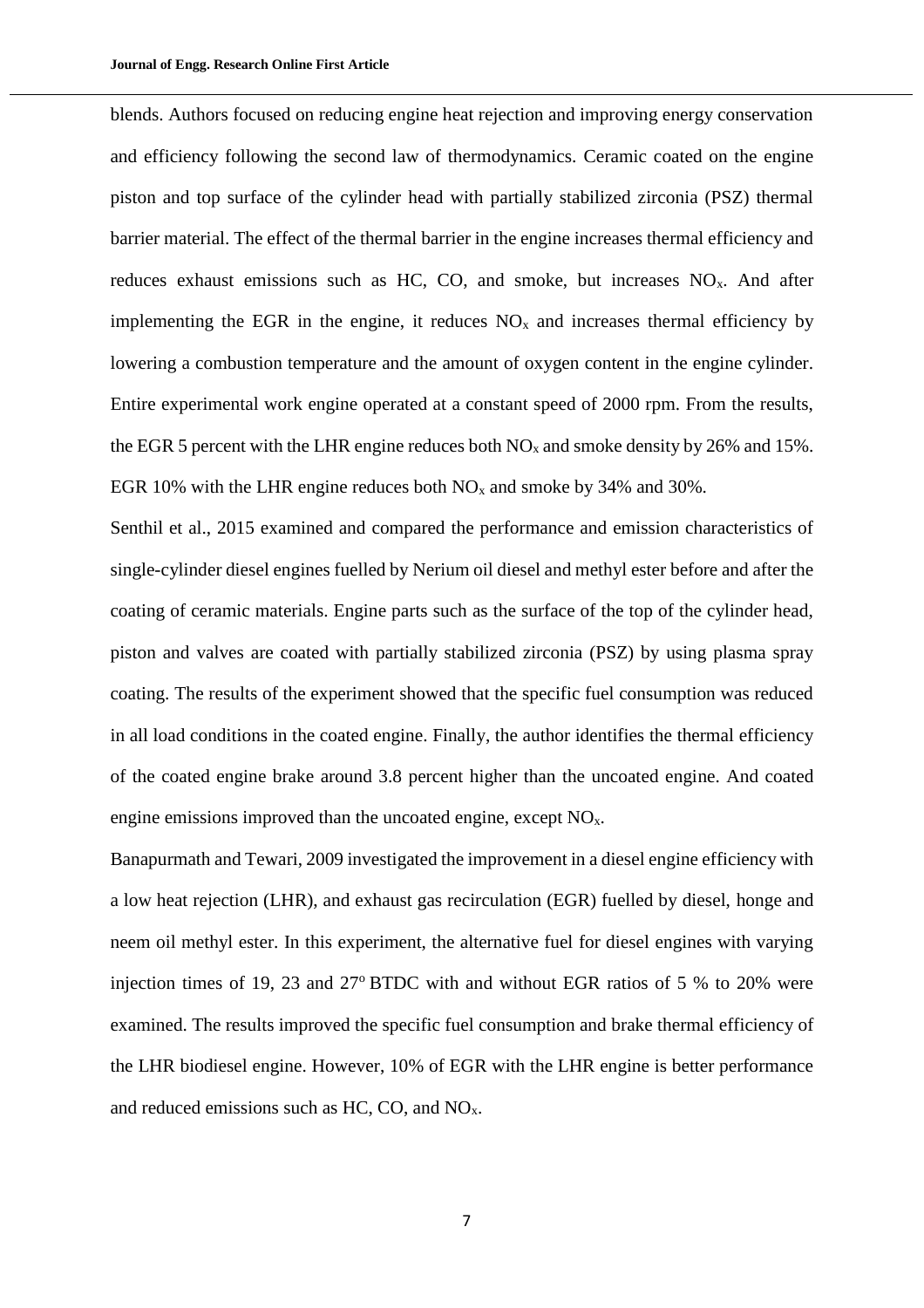#### **EXPERIMENTAL SETUP AND METHODOLOGY**

### **Engine Setup**

An experiment was carried out with four strokes, water-cooled, single-cylinder diesel engine. Engine specification is given in table 1. The tested engine coupled with an electrical dynamometer with the capacity of 10 kW. The engine operated by load conditions like 0%, 25%, 50%, 75% and 100%. Throughout experiments were conducted at a constant speed and compression ratio of 1500 rpm and 17.5. In this experiment used engine fuel is diesel and 20% of mahua biodiesel blend with diesel (Kulkarni et al., 2011 & Michael A Penny and Timothy J Jacobs, 2016). The experimental engine was run with and without modifications by using two techniques. One of the techniques is LHR and another is LTC, both technique setup is discussed below (Kulkarni et al., 2011). Engine speed is measured by using tachometer and temperatures of the engine like inlet air, exhaust gas, inlet and outlet of water has measured by using thermocouples. Exhaust gas smoke level is measured by using the smoke meter. Engine emissions like CO, HC, and  $NO<sub>x</sub>$  are measured by connecting exhaust gas analyser.

| <b>Table 1</b> Specification of tested engine. |  |
|------------------------------------------------|--|
|                                                |  |

| <b>Description</b>        |                                    |
|---------------------------|------------------------------------|
| Make                      | Kirloskar                          |
| General details           | Single cylinder, direct injection, |
| <b>Stroke</b>             | $110 \text{ mm}$                   |
| Bore                      | $87.5$ mm                          |
| Compression ratio         | 17.5                               |
| Rated speed and power     | 1500 rpm at 5.2 kW                 |
| <b>Injection Pressure</b> | 210 <sub>bar</sub>                 |
| Injection duration        | 24°BTDC                            |

## **Production of Mahua Oil Biodiesel**

In the present experimental engine used fuel is mahua oil. This mahua is a non-edible, fastgrowth crop plant compared to other plants (Govinda Rao et al., 2018). Mahua oil having high viscosity, low heat value, etc. Production of biodiesel with mahua oil has done with two stages of processes are the esterification and transesterification. Esterification is done with acid catalyst H2SO4 and methanol as shown figure 1(Geos et al., 2017). After that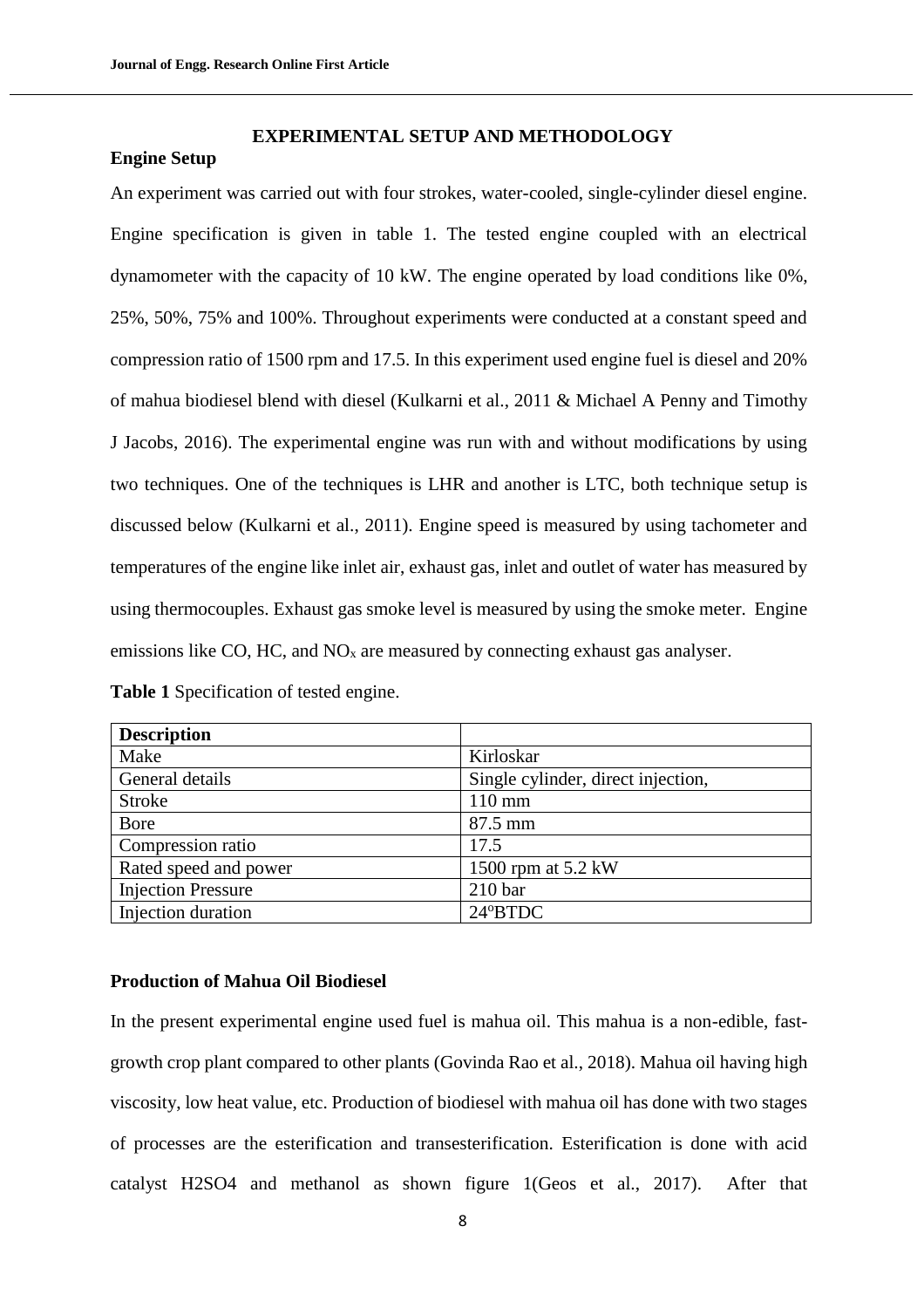transesterification is done with catalyst KOH and methanol as shown in figure 2 (Modi et al., 2017).

The following table. 2 shows the properties of the fuel. And also in this experiment tested fuel is B20 and ethanol 5% blend is used.





**Figure 1** Esterification. **Figure 2** Transesterification.

| <b>Property</b>                      | Unit        | <b>Mahu</b><br>a Oil | <b>MOME</b> | <b>Diesel</b> | <b>D80/B20</b> | D75/<br>B20/<br>E <sub>5</sub> |
|--------------------------------------|-------------|----------------------|-------------|---------------|----------------|--------------------------------|
| <b>Density</b>                       | $Kg/m^3$    | 960                  | 880         | 850           | 860            | 869                            |
| <b>Kinematic</b><br><b>Viscosity</b> | cSt         | 24.58                | 3.98        | 3.52          | 3.62           | 3.49                           |
| <b>Flashpoint</b>                    | $\rm ^{o}C$ | 232                  | 208         | 49            | 80             | 77                             |
| <b>Calorific Value</b>               | MJ/kg       | 36                   | 37          | 42            | 38             | 40                             |
| <b>Cetane Number</b>                 |             | 45                   | 47          | 53            | 51.2           | 51                             |

**Table 2** Properties of Mahua biodiesel.

## **Setup of LHR**

LHR has done the ceramic coating of engine parts including top surfaces of the piston, cylinder head and valves with a thickness of 300 microns by using the plasma spray method. This modification of the engine is done with alumina (Al2O3) as a low heat rejection material. It is one of the famous thermal barrier material (Ramalingam et al., 2018). Because of ceramic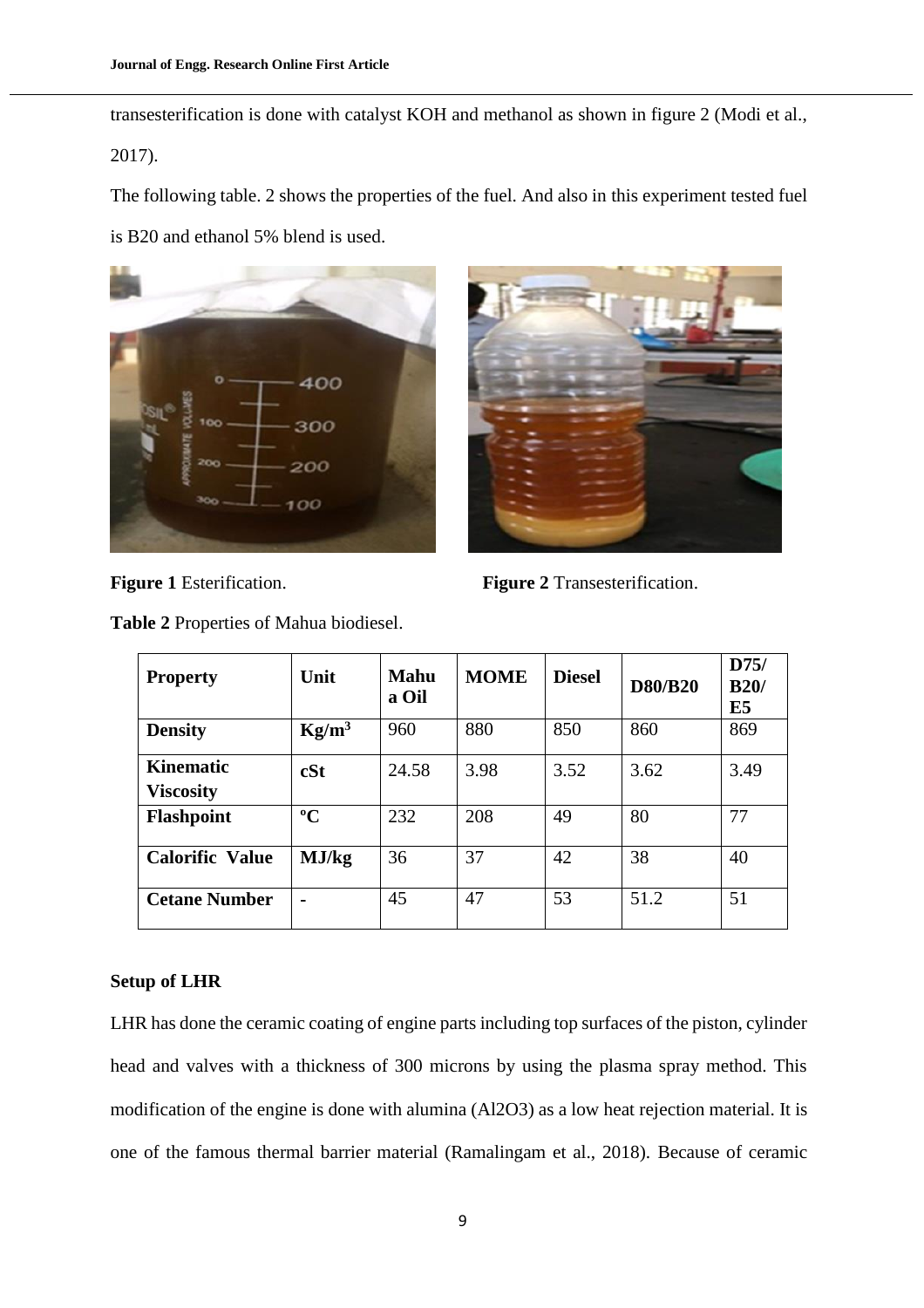coating, the bond coat was done with NiAlCr with a thickness of 200 microns for making a strong joint of ceramic materials in the engine parts. Figure 3 shows the before and after coating

of piston crown. The following table. 3 shows the properties of Alumina.

| <b>Parameters</b>    | <b>Units</b>    |                             |
|----------------------|-----------------|-----------------------------|
| Chemical formula     |                 | $Al_2O_3$ (Aluminium Oxide) |
| thermal conductivity | W/mK            | 20 to 30                    |
| Hardness             | Gpa             | 15 to 19                    |
| density              | $g/cm^3$        | 3.75 to 3.95                |
| Melting point        | $\rm ^{\circ}C$ | 2,072                       |
| Boiling point        | $\rm ^{\circ}C$ | 2,977                       |

 **Table 3** Properties of Ceramic Material.



 **Figure 3** Before and after coating of the piston crown.

# **Setup of LTC**





**Figure 4** EGR setup. **Figure 5** EGR block diagram.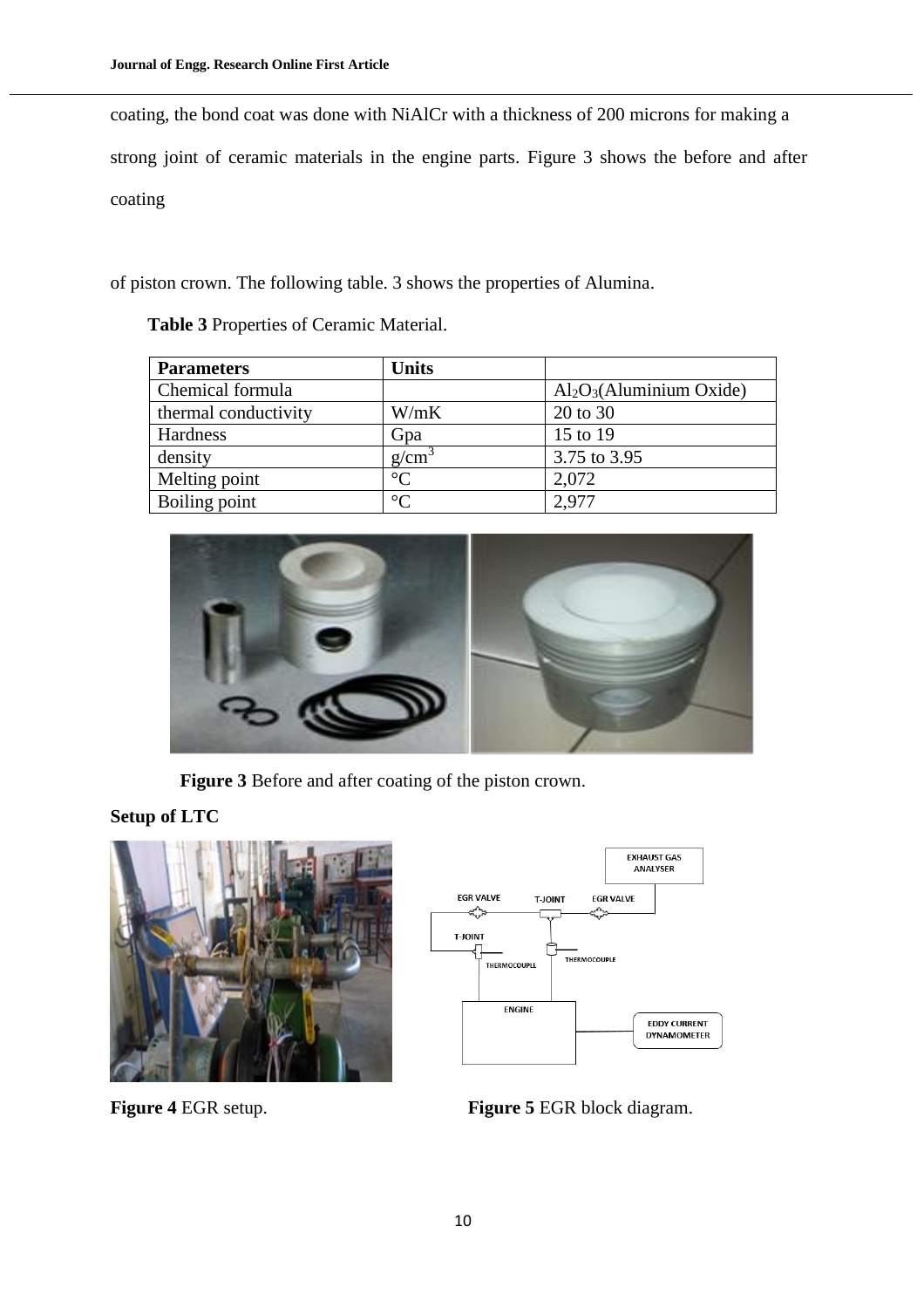The engine is designed to run on the exhaust gas by inserting it into the intake manifold pipe by means of an EGR valve. During the recirculation of the exhaust gas, (Kulkarni et al., 2011) the EGR control valves are used to regulate the amount of exhaust allowed back into the combustion chamber. Figures 4 and 5 show the EGR setup and block diagram.

#### **Combination of LHR and EGR Setup**

One of the primary technique is Low Heat Rejection (LHR) concept (or the so-called "Adiabatic" engine) applied in the experiment. In this case, improved efficiency can be achieved, but the disadvantage of the method is the increase in NOx emission by using optimal fuel B20 from first phase of this study. Another technique is Exhaust Gas Recirculation (EGR) modes mitigate NOx emission effectively by recirculating some exhaust gases like 0% to 20%. But this case compared LHR engine CO and HC were increased due to low oxygen concentration. For the above emission problems can be minimized by using LHR concepts combined with EGR are discussed in this experiment. Also 5% Ethanol and using simultaneously 15%EGR were used to decrease the NOx. Only 5% Ethanol is used reason is ethanol's inability to get blended with diesel. The inlet temperature (IT) of the engine is regulated by E5 (5% ethanol). So, in this paper, the best performance of diesel engine fuelled biodiesel is given by adjusting the combination of using LHR and EGR with IT.

## **Analysis of uncertainty**

Table 4 provides the levels of accuracy of the measured values and the uncertainties of the observed parameters. To minimize measurement errors, six measurements have been observed and only the average outcomes for analysis are presented (Banapurmath and Tewari, 2009).

**Table 4** The measured value of accuracy and uncertainties of parameters.

11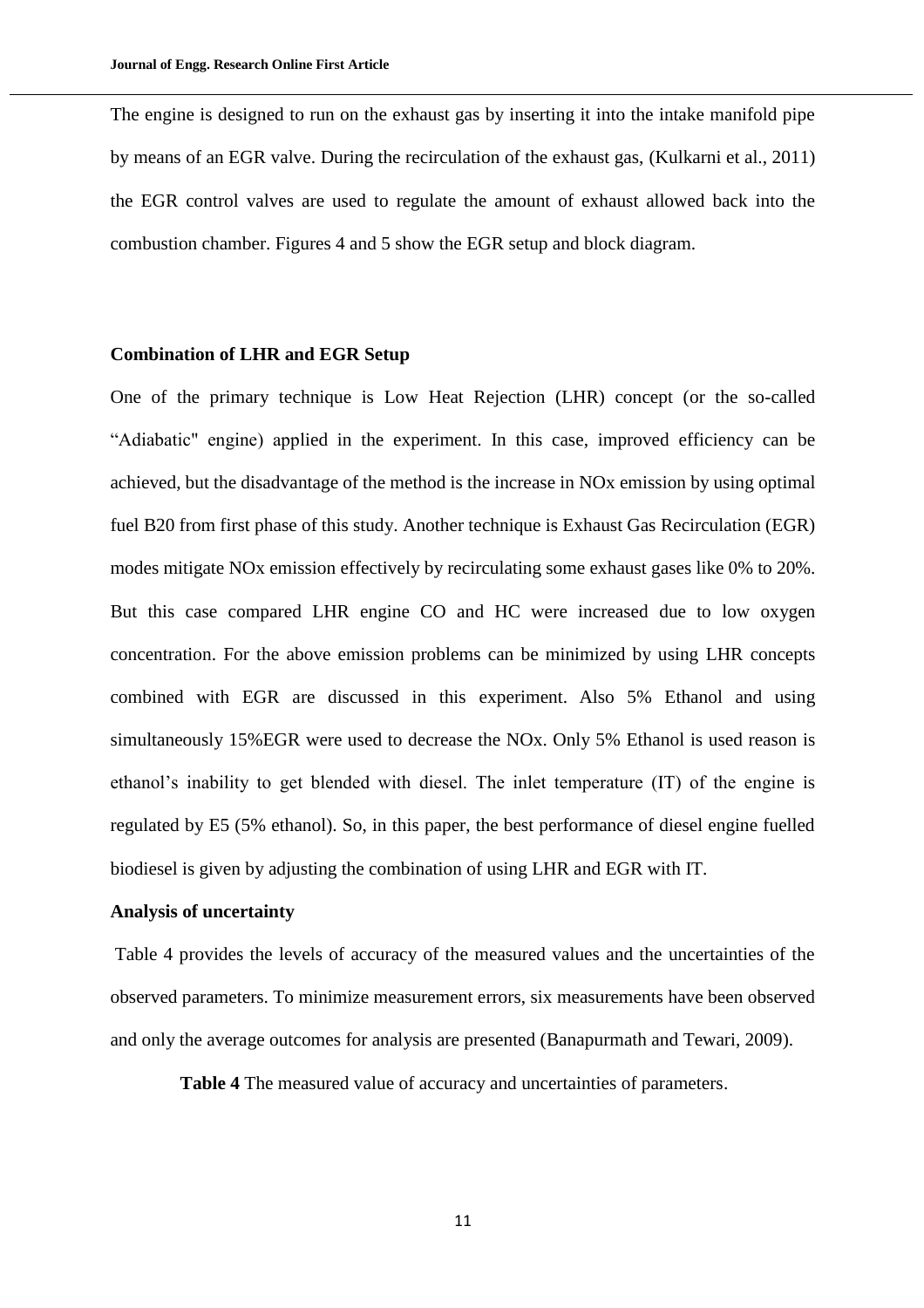| S.No           | <b>Parameters</b>              | Uncertainty |
|----------------|--------------------------------|-------------|
|                | Speed (rpm)                    | $\pm 1$     |
| $\overline{2}$ | Load                           | $\pm 0.1$   |
| 3              | Temperature $(^{\circ}C)$      | $\pm 1$     |
| 4              | Fuel Consumption (g)           | $\pm 0.1$   |
| 5              | Hydrocarbon (HC)               | ±1.5%       |
| 6              | Carbon monoxide(CO)            | ±2.3%       |
|                | Nitrogen Oxide (NOx)           | ±2.5%       |
| 8              | Smoke                          | $\pm 2\%$   |
| 9              | Brake Thermal Efficiency (BTE) | ±1.2%       |

## **RESULT AND DISCUSSIONS**

Performance and emission of the diesel engine with and without modifications fuelled by diesel, biodiesel (B20) and blend with ethanol 5%. Modifications are LHR and LTC is combined used to study the engine performance with using biodiesel (B20) blended with 5% of ethanol to compare with standard and LHR engine. This section discussed the obtained results of the diesel engine's performance, combustion and emission characteristics compared to different conditions of the engine.

**Impact on BTE**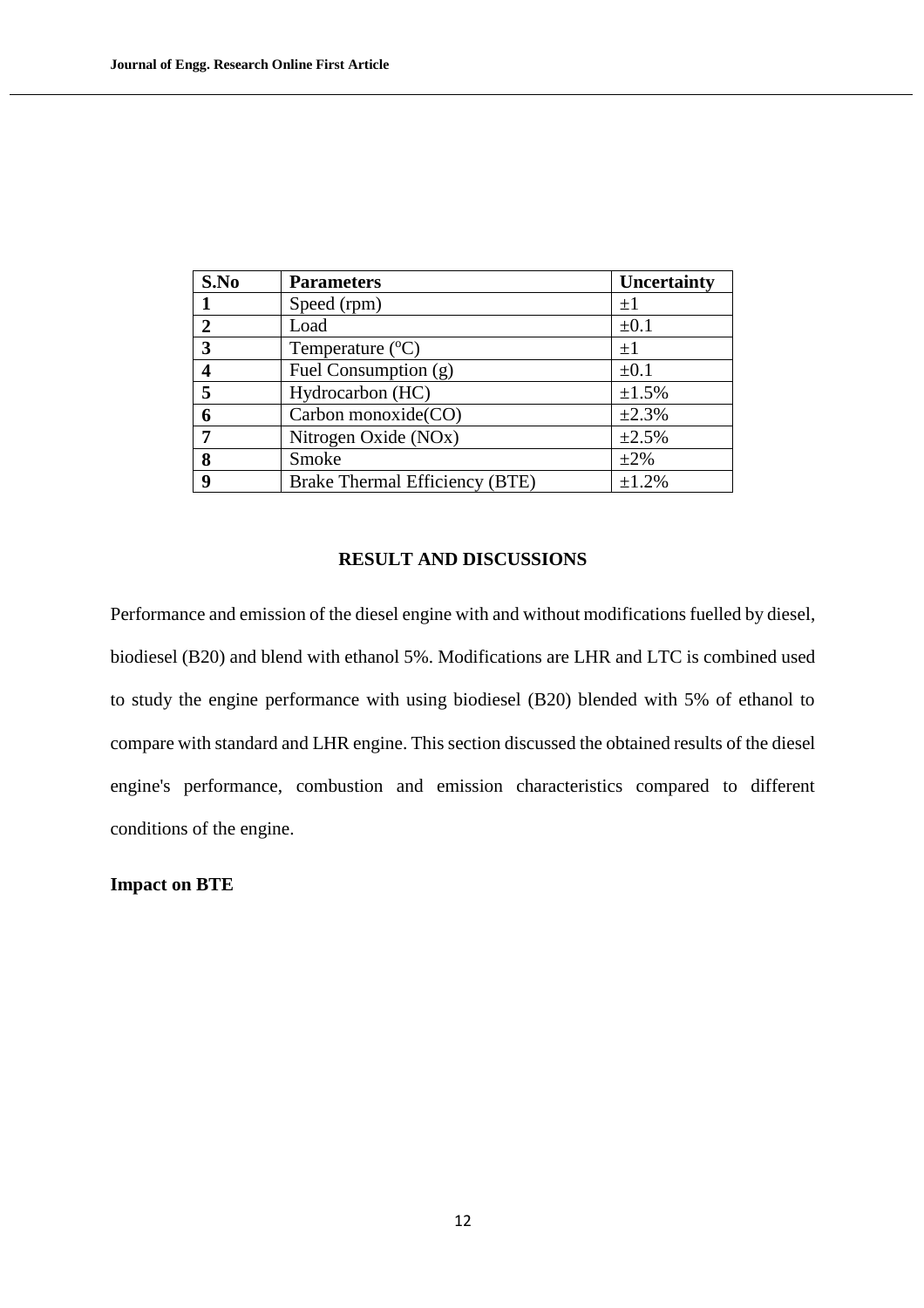

**Figure 6** Brake Thermal Efficiency VS Load.

Figure 6 illustrated the difference of brake thermal efficiency with different load conditions for various conditions of diesel engines. It shows that load increases with a slight increase in efficiency of the engine. Mainly, at full load condition, high BTE obtained in B20E5 (LHR+15%LTC) nearly to diesel operation of a conventional engine. Due to two modifications (LHR, LTC) are implemented at the same time in the diesel engine with optimum fuel (B20E5). It has seen that, lower BTE in B20 due to less calorific value than diesel fuel (Kannan and Anand, 2011). LHR is used to reduce the heat loss and heat flux in the engine cylinder and improve engine efficiency (Xue et al., 2011). But increases the NOx emission due to hightemperature combustion (Rakopoulos et al 2006). The LTC and 5% ethanol in B20 are used to reduce the NOx emission by using the recirculation of exhaust gas of the engine. Compared to diesel fuel, BTE of B20 was 3.05% less and B20 (LHR), B20E5 (LHR+15%LTC) were 0.3%, 3.48 % improved. From figure B20E5 (LHR+15%LTC) was shows a better BTE than others.

#### **Impact on BSEC**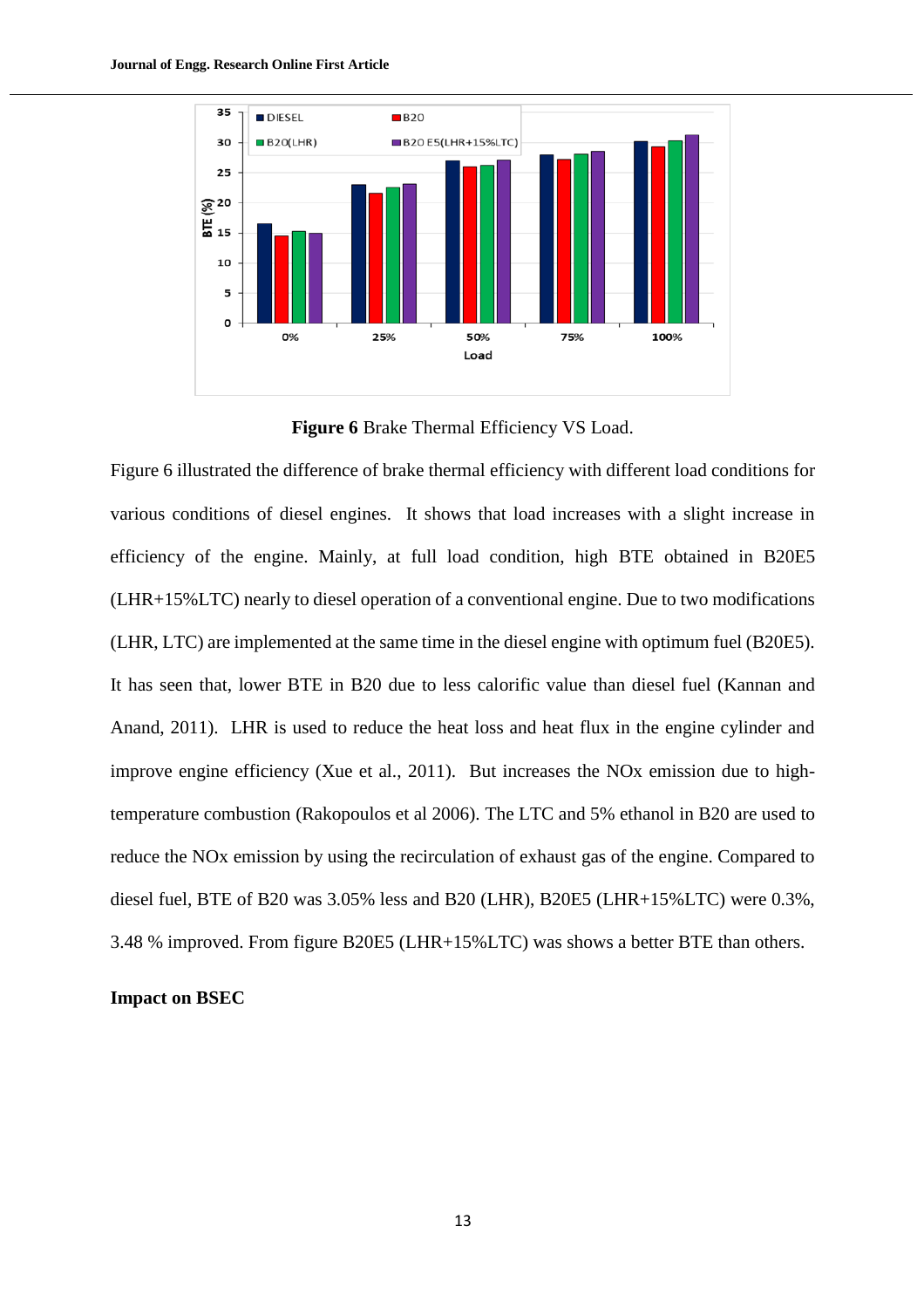

**Figure 7** Brake Specific Energy Consumption VS Load.

Figure 7 displays the fluctuating of brake specific energy consumption (BSEC) from minimum to maximum various type of load conditions of a diesel engine fuelled diesel and biodiesel blend. It observed that BSEC decreased with an increase in load. Overall, BSEC was noticed that the maximum in B20 is 26.5 MJ/Kwh at 0% load and the minimum in B20E5 (LHR+15%LTC) is 13.4 MJ/Kwh at 100% load conditions (Vamsi Krishna et al., 2018). BSEC of the engine was more in B20 compared to others. Because biodiesel having lower calorific value, higher density, and viscosity than the diesel fuel. The energy content of biodiesel is lower than fossil fuel at the same power. Particularly, at 100% load condition shows less BSEC than other percentages of load in all conditions of the engine (Muthukumaran et al., 2018). Compared to diesel fuel, B20 was 2.09% high and B20 (LHR), B20E5 (LHR+15%LTC) were 4.19%, 6.29% is less was revealed in full load conditions (Ramadhas et al., 2004). It seems that B20E5 (LHR+15%LTC) gave satisfactory BSEC due to implemented the LHR and LTC methods at a time. Meanwhile, low BSEC was creates improved engine efficiency.

## **Impact on EGT**

Figure 8 displays the variation of exhaust gas temperature (EGT) from minimum to maximum various type of load conditions of a diesel engine fuelled diesel and biodiesel blend. It observed that the highest EGT obtained in B20LHR and lowest EGT in diesel fuel at all load conditions.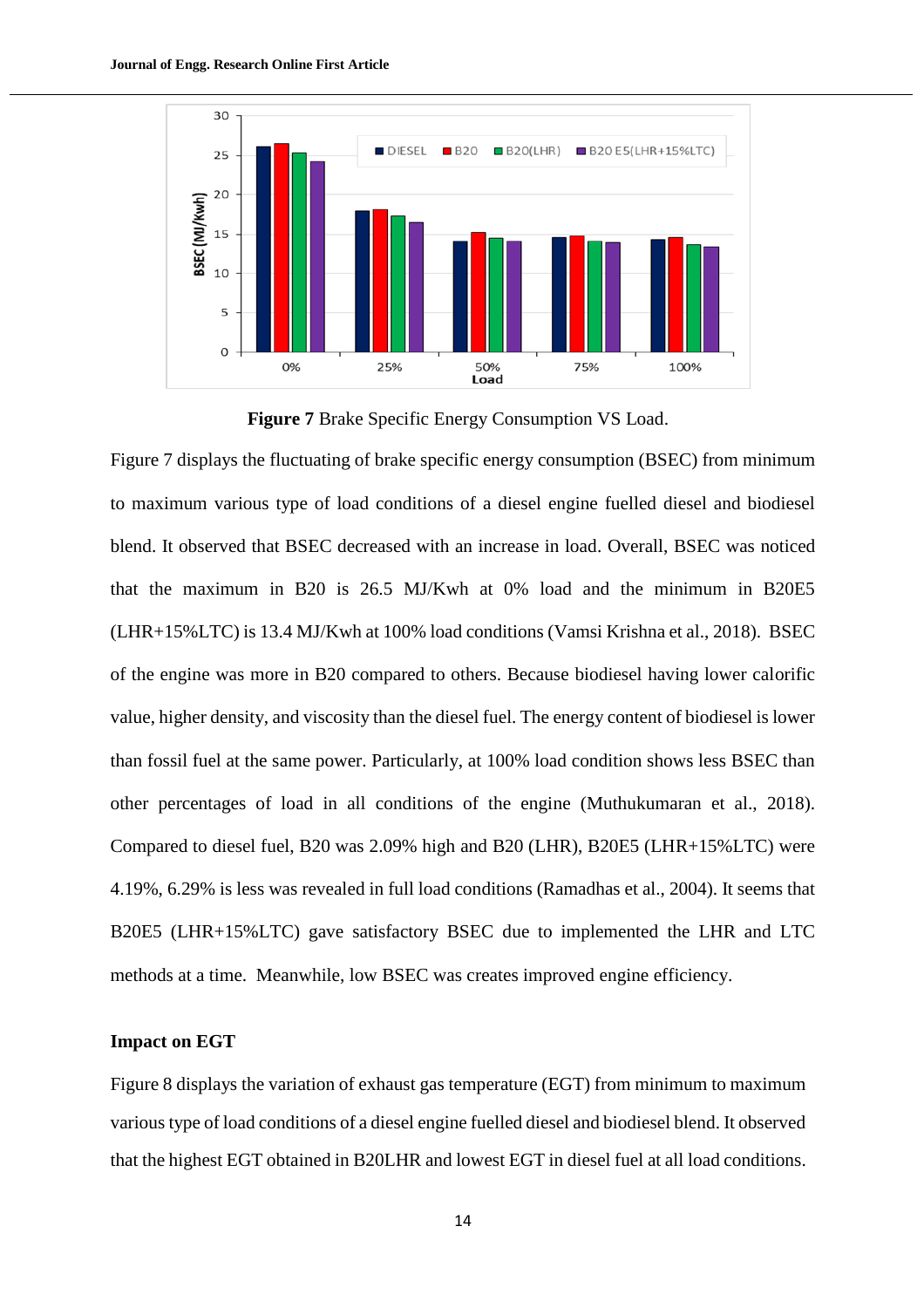Particularly LHR engine with biodiesel was found higher EGT compared to conventional diesel engines due to delay burning of biodiesel. The maximum EGT obtained were  $328^{\circ}$ C,  $364^{\circ}$ C,  $319^{\circ}$ C and  $296^{\circ}$ C For B20E5 (LHR+15%LTC), B20LHR, B20, and diesel respectively, at peak load. Among this reasonable EGT was found in B20E5 (LHR+15%LTC) due to both LHR and LTC was implemented in the engine and also 5% ethanol blended in biodiesel (Banapurmath, and Tewari, 2009). The biodiesel's properties like higher viscosity and lower cetane number, volatility were led to a more prevailing diffusion combustion phase than for diesel. The EGT was responsible for getting more BTE and meanwhile  $NO<sub>x</sub>$  emission (Xue et al., 2011).



**Figure 8** Exhaust Gas Temperature VS Load.

### **Impact on In-Cylinder Pressure**

Figure 9 shows the in-cylinder pressure concerning the crank angle for different conditions of the engine at 100% load. It observed that peak pressure for diesel was 70.5 bar, for B20 was 67.52bar, for B20LHR was 69.8bar, and for B20E5 (LHR+15%LTC) was 70.1bar at 10oCA ATDC (Ramadhas et al., 2004). From these outcomes, diesel peak pressure was near to B20E5 (LHR+15%LTC) due to using two modifications at a time for biodiesel blend. The peak pressure was increased due to the raising of heat release, shorter combustion duration, and longer ignition

delay. Generally, mahua oil biodiesel having a low cetane number compared to diesel fuel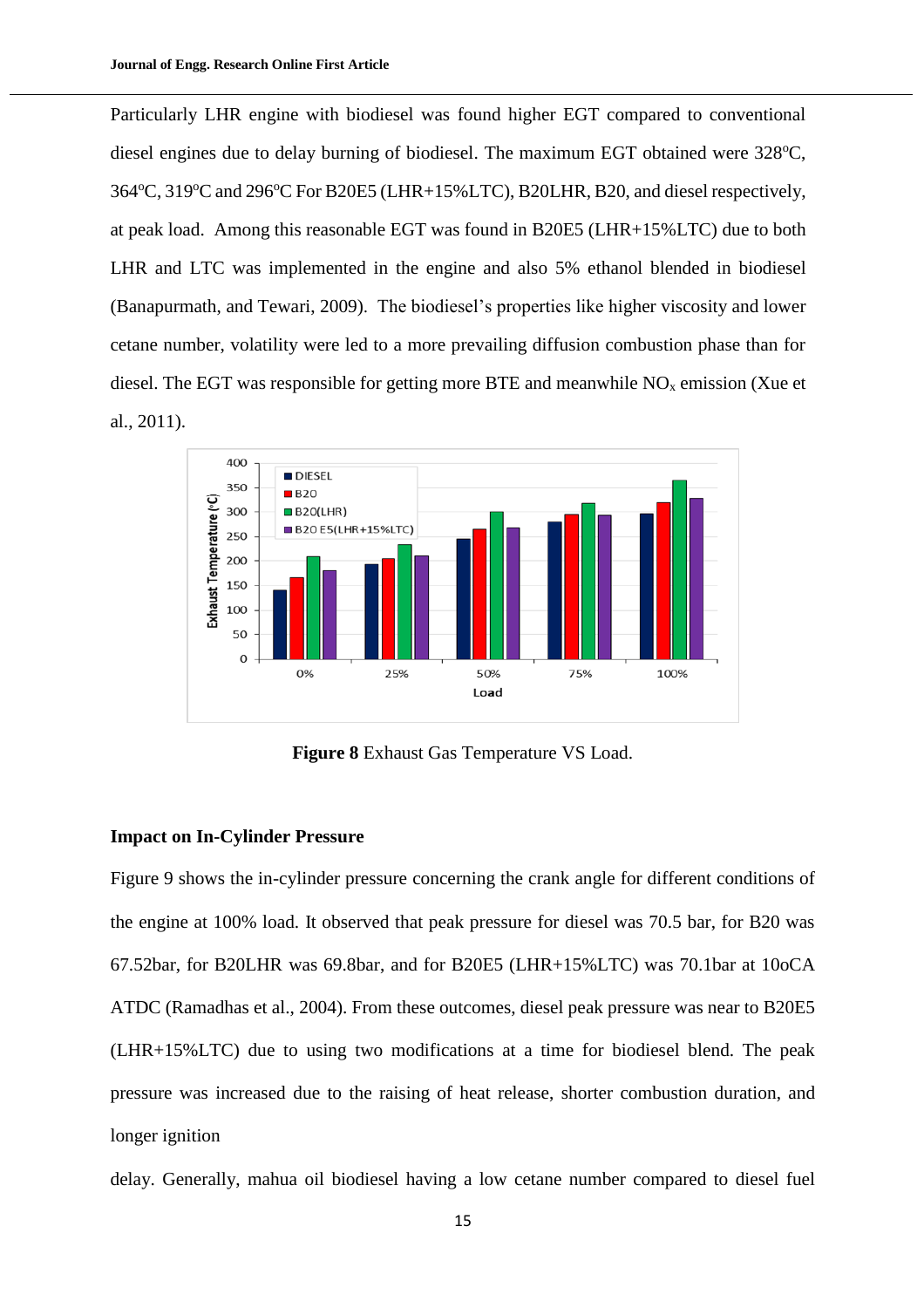(Govinda Rao et al., 2018). The B20 was found to lower peak pressure compare to others due to low calorific value and high viscosity. But B20E5 (LHR+15%LTC) was shown reasonable peak pressure compared to diesel fuel.



**Figure 9** In-Cylinder Pressure Vs Crank Angles.



## **Impact on Heat Release**

**Figure 10** Heat Release VS Crank Angles.

Figure 10 shows Heat Release concerning the crank angle for different conditions of the diesel engine at 100% load. At the beginning of combustion, a negative heat release is revealed, which is owing to the delay in the vaporization of the gas collected during the delay in ignition (Senthil et al., 2015 & Michael A Penny and Timothy J Jacobs, 2016).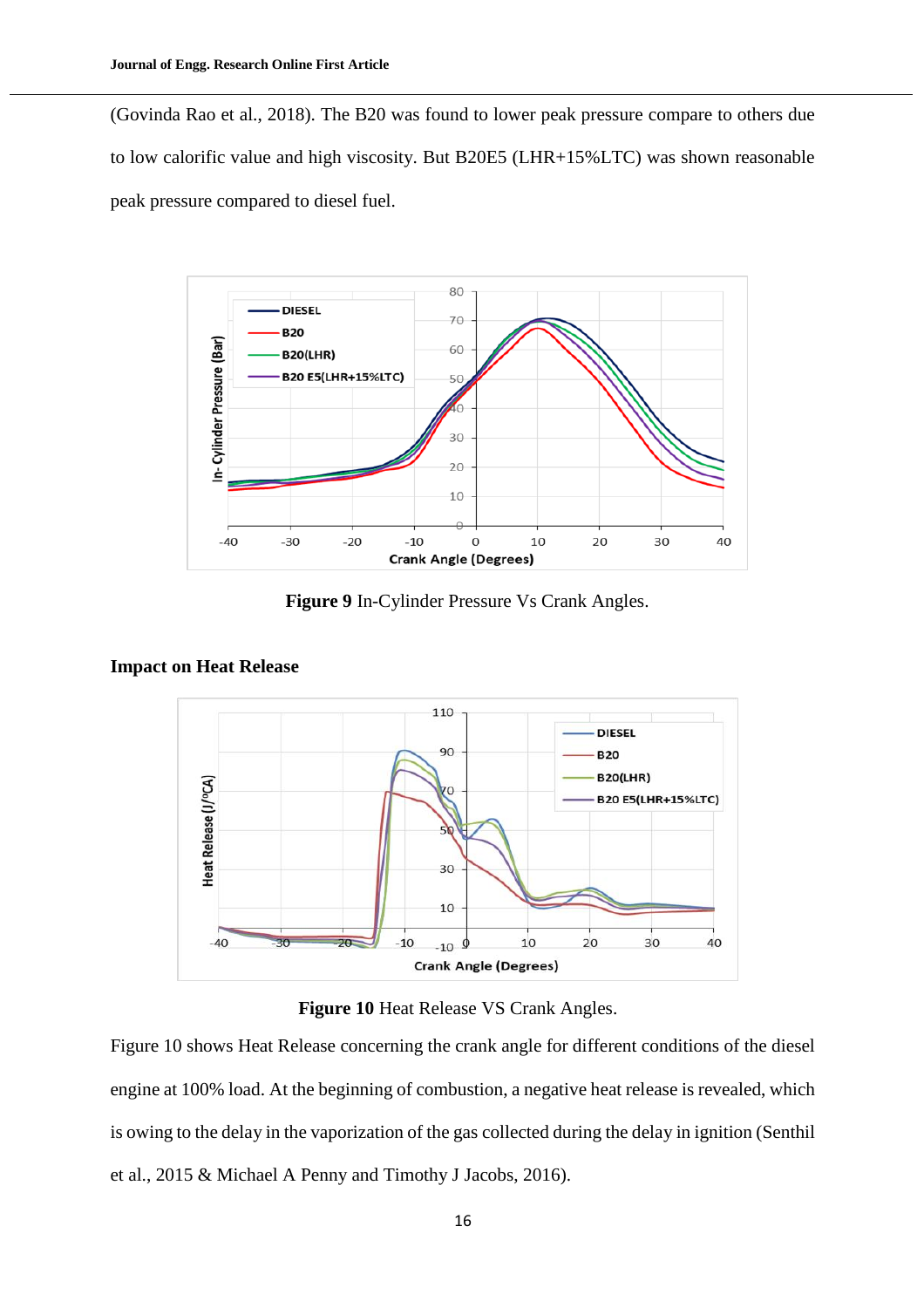The heat release has become positive after the start of combustion. Overall, diesel fuel  $(90.9J/\text{C})$  has higher heat release than to other  $(B20, B20L)$  and B20E5 (LHR+15%LTC)). The least heat release obtained in the B20 blend due to less calorific value and cetane number of biodiesel. Peak heat release of diesel, B20LHR, and B20E5 (LHR+15%LTC) were attained in the same crank angle  $(10^{\circ}CA \, BTDC)$  expect to B20 (69.36)  $J$ <sup>o</sup>CA at 13<sup>o</sup>CA BTDC). B20LHR (86.04 J<sup>o</sup>CA) was the second-highest compared to the remaining conditions (Geo et al., 2017). Because implemented LHR engine to increase the performance of the diesel engine fuelled biodiesel. It seems that reasonable heat release was predicted in B20E5 (LHR+15%LTC) (80.6 J/ $\textdegree$ CA) for applied two modifications and B20 blend in 5% of ethanol. It controls the heat release of the engine during the combustion to reduce the  $NO<sub>x</sub>$  emissions. However, 15% of LTC applied to decrease  $NO<sub>x</sub>$  emissions and increases efficiency. Compared to diesel fuel, 23.69%, 5.39%, and 11.32% were less heat release is achieved for B20, B20LHR, and B20E5 (LHR+15%LTC).







Figure 11 shows the variation of ignition delay (ID) about different load conditions of a diesel engine fuelled diesel and biodiesel blend. From this graph, when the load increases and the ignition delay gradually reduces. It can be anticipated to compare four-engine conditions with different load conditions and comparable variation in the crank angle. The highest ignition delay was found to be  $15.72^{\circ}$ CA at 0 % load in B20E5 (LHR+15 % LTC) and the minimum was 8.1<sup>o</sup>CA at 100 % load in diesel fuel (Vinay kumar et al., 2012). Between 0% to 100%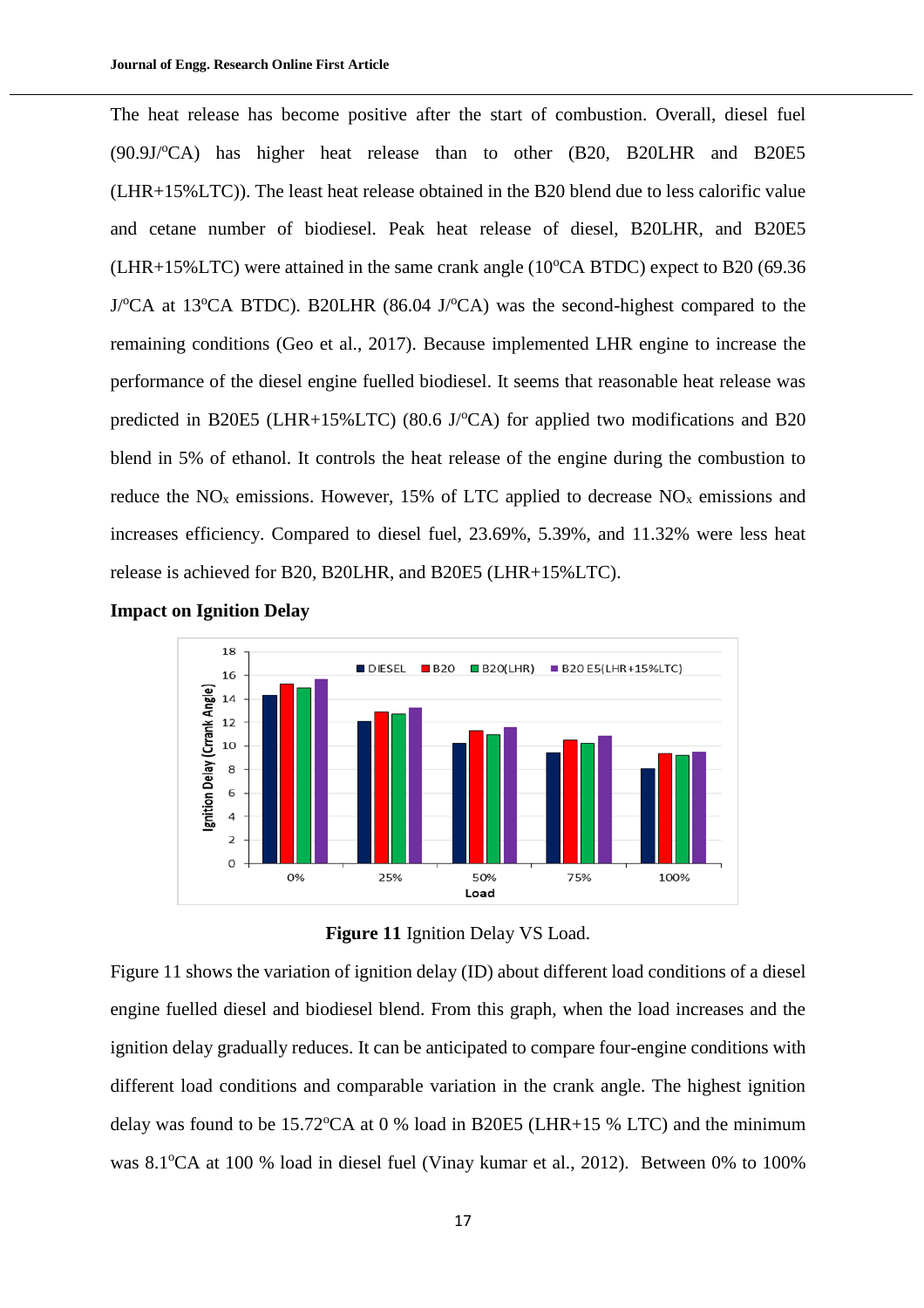load conditions, the graph from 25 % to 75 % load conditions and changes in ignition delay are nearly much nearer to it. Due to particular load conditions from 25% to 75 %, it is evident that the variation in engine load is more or less equal to the required values (Randazzo Mario, and Sodre Jose, 2011). While comparing the ignition delay (diesel, B20, B20 (LHR) and B20E5 (LHR+15 % LTC) the highest variation in diesel fuel was 43.55% from no load to full load. The rise in ignition delay with mahua oil biodiesel (B20) is due to the poor volatility and high viscosity, resulting in slow vaporization and blending.



## **HC Emission**

**Figure 12** HC Emission VS Load.

HC emissions occur more due to the incomplete combustion of fuel. Commonly, it is a serious issue of diesel with lower load conditions (Govinda Rao et al., 2018). Figure 12 shows the variation of hydrocarbon (HC) emission with different load conditions for diesel, B20, B20 (LHR) and B20E5 (LHR+15 % LTC). Maximum HC emission levels were found in diesel compared to B20, B20 (LHR) and B20E5 (LHR+15 % LTC). While load rises were decreased with HC emissions. At full load, the HC concentration of B20 increased by 3.27 % and decreased by 29.28%, 18.36 % for B20 (LHR), B20E5 (LHR+15 % LTC) compared to diesel fuel. For mahua oil biodiesel has an oxygen content that increases the combustion temperature and reduces HC emissions (Michael A Penny and Timothy J Jacobs, 2016). It seems that lowest HC emission was shown in the B20 (LHR) in all load due to heat losses to coolant and outsides was reduced by ceramic coating in engine parts is lead to increases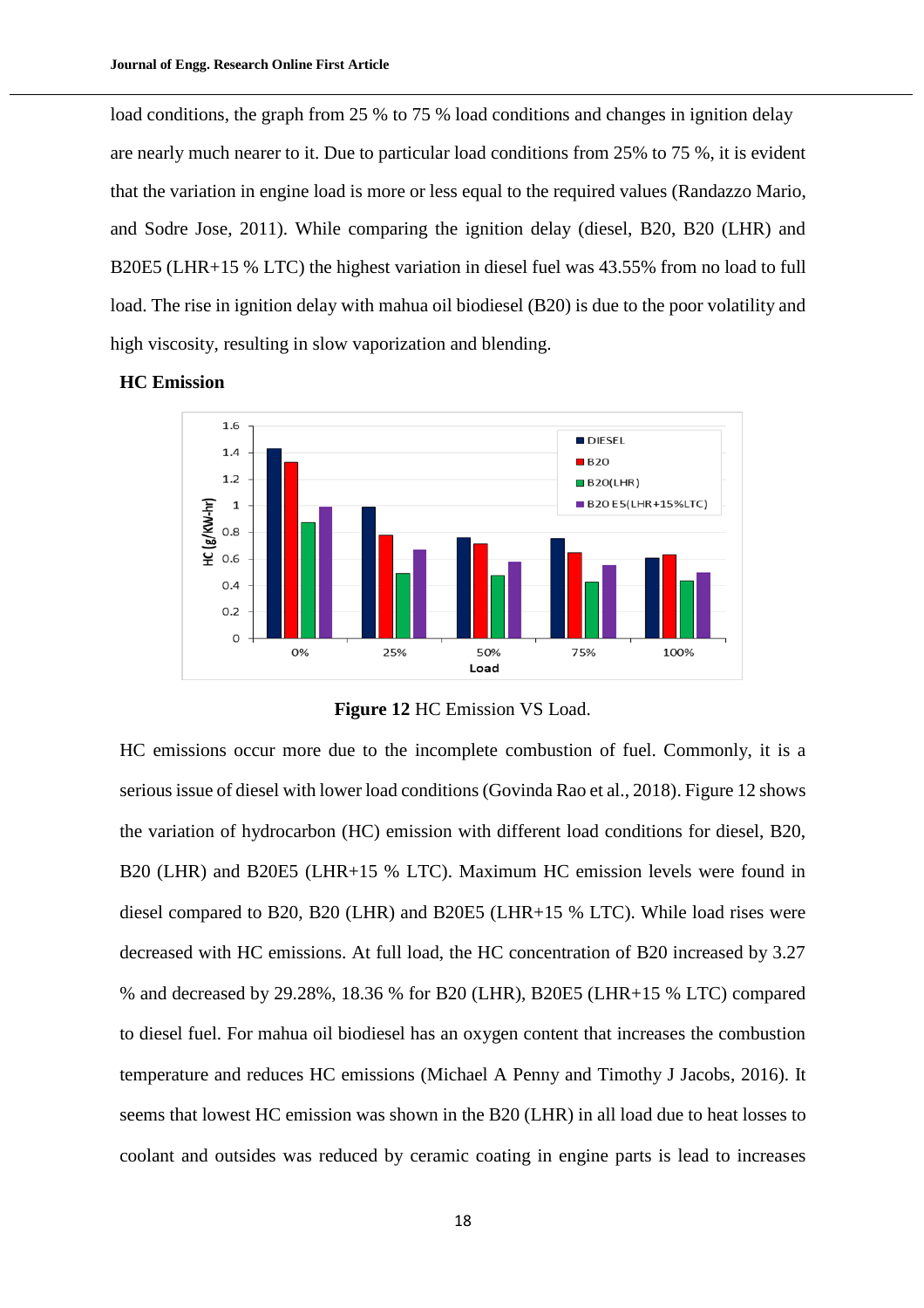temperature of combustion (Senthil et al., 2015). However, in the B20E5 (LHR+15 % LTC) was noticed that a significant amount of HC emission produced at all load conditions. Because simultaneously using LHR and 15 % LTC is used to reduce HC emission. B20E5 (LHR+15 % LTC) is 16.27% higher than B20 (LHR) because of the use of 15%LTC and 5% ethanol in B20. Both LTC and ethanol will increase the level of HC emissions, but a sufficient amount will only be used in this study to decrease  $NO<sub>x</sub>$  (C Srinidhi et al., 2019).

#### **CO Emissions**



**Figure 13** CO Emission VS Load.

CO emissions depend on the fuel properties and combustion characteristics of the diesel engine (Senthil et al., 2015). Figure 13 illustrates the variation of carbon monoxide (CO) emission with different load conditions for diesel, B20, B20 (LHR) and B20E5 (LHR+15 % LTC). Here also the same trend (Banapurmath and Tewari, 2009) of HC emissions due to both HC and CO emissions is generated due to incomplete combustion of fuel. Overall, the lowest CO emissions in all loads were noted in B20 (LHR) compared to diesel, B20, and B20E5 (LHR+15 percent LTC). Because the LHR engine raises the combustion temperature. While engine load rises are decreased with CO emissions (Ramadhas et al., 2004). Co-emissions for B20, B20 (LHR) and B20E5 (LHR+15%LTC) were decreased at 100 % load relative to diesel fuel by 10.99 %, 29.19 % and 25.39 % owing to oxygen content in biodiesel. Although in the B20 (LHR) and B20E5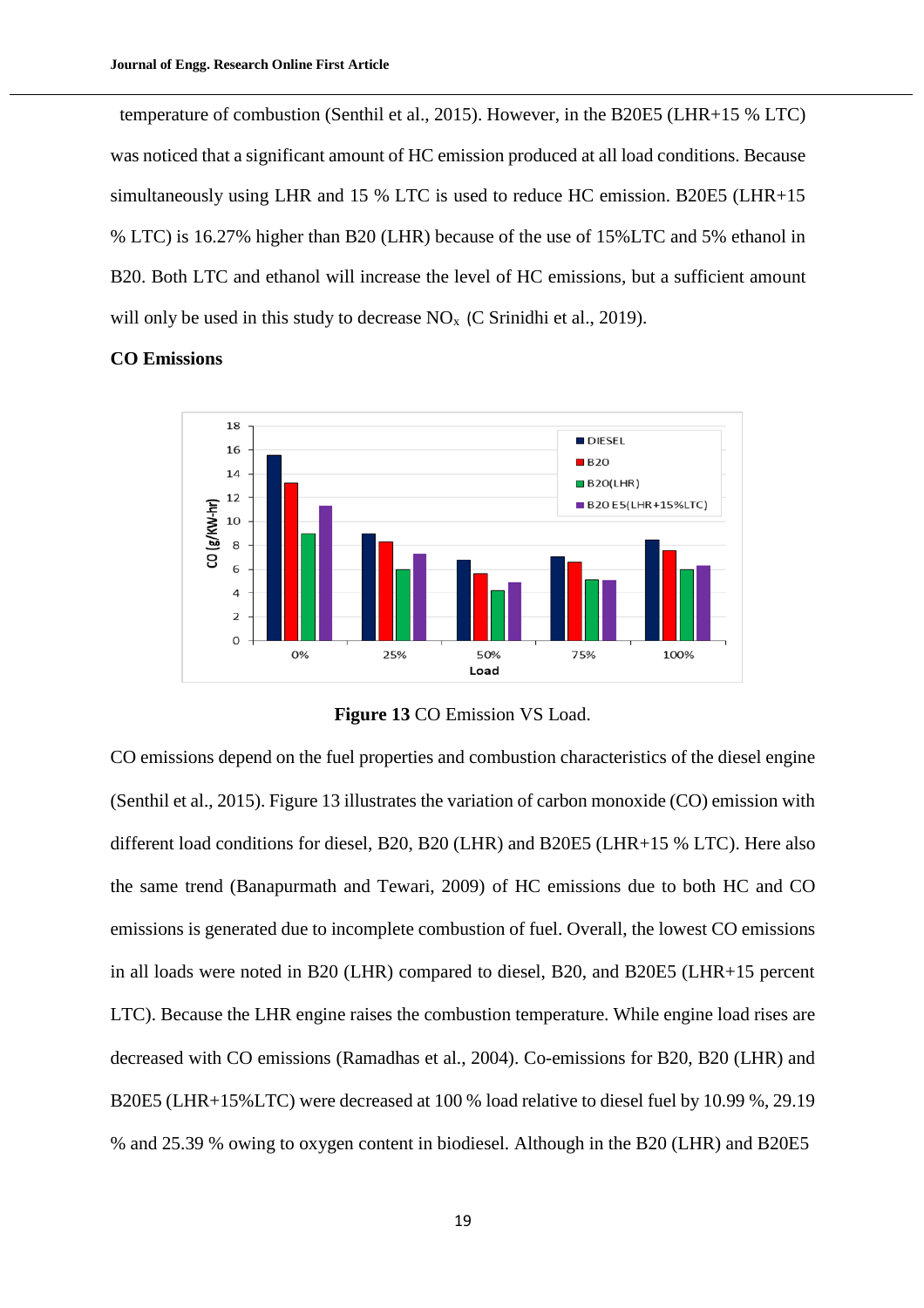(LHR+15 % LTC) values are very close in the 75% load. In B20E5 (LHR+15 % LTC) was achieved the CO emission level for acceptable in all load conditions due to implement the modification techniques like LHR and 15% of LTC (Kulkarni et al., 2011).



#### .**NO<sup>x</sup> Emission**



Figure 14 illustrates the variation of  $NO<sub>x</sub>$  emission with different load conditions for diesel, B20, B20 (LHR) and B20E5 (LHR+15 % LTC). From the graph, when engine load increases with  $NO<sub>x</sub>$  emissions owing to the increase in combustion temperature, which indicates the temperature associated with the exhaust gas. It was revealed that, owing to the exhaust gas temperature of a coated engine fuelled mahua oil biodiesel,  $NO<sub>x</sub>$  emission of B20 (LHR) was maximum at 100 % load which is 18.23g / KW-hr (Vamsi Krishna et al., 2018). In the diesel fuel, a minimum  $NO_x$  emission was achieved at a load of 0 % which is  $7.51g/KW$ -hr compared to different load and fuel conditions.  $NO<sub>x</sub>$  emissions for B20, B20 (LHR) and B20E5 (LHR+15%LTC) were increased at 100 % load relative to diesel fuel by 3.91 %, 14.95 % and 1.25 % owing to high combustion temperature. In particular, B20 (LHR) shows a higher percentage of  $NO<sub>x</sub>$  emissions compared to others. Because B20 (LHR) has a high exhaust Temperature due to the heat retention of the ceramic layer in the engine. And also, it seems that the difference between diesel fuel and B20E5 (LHR+15 % LTC) at 100 % load condition was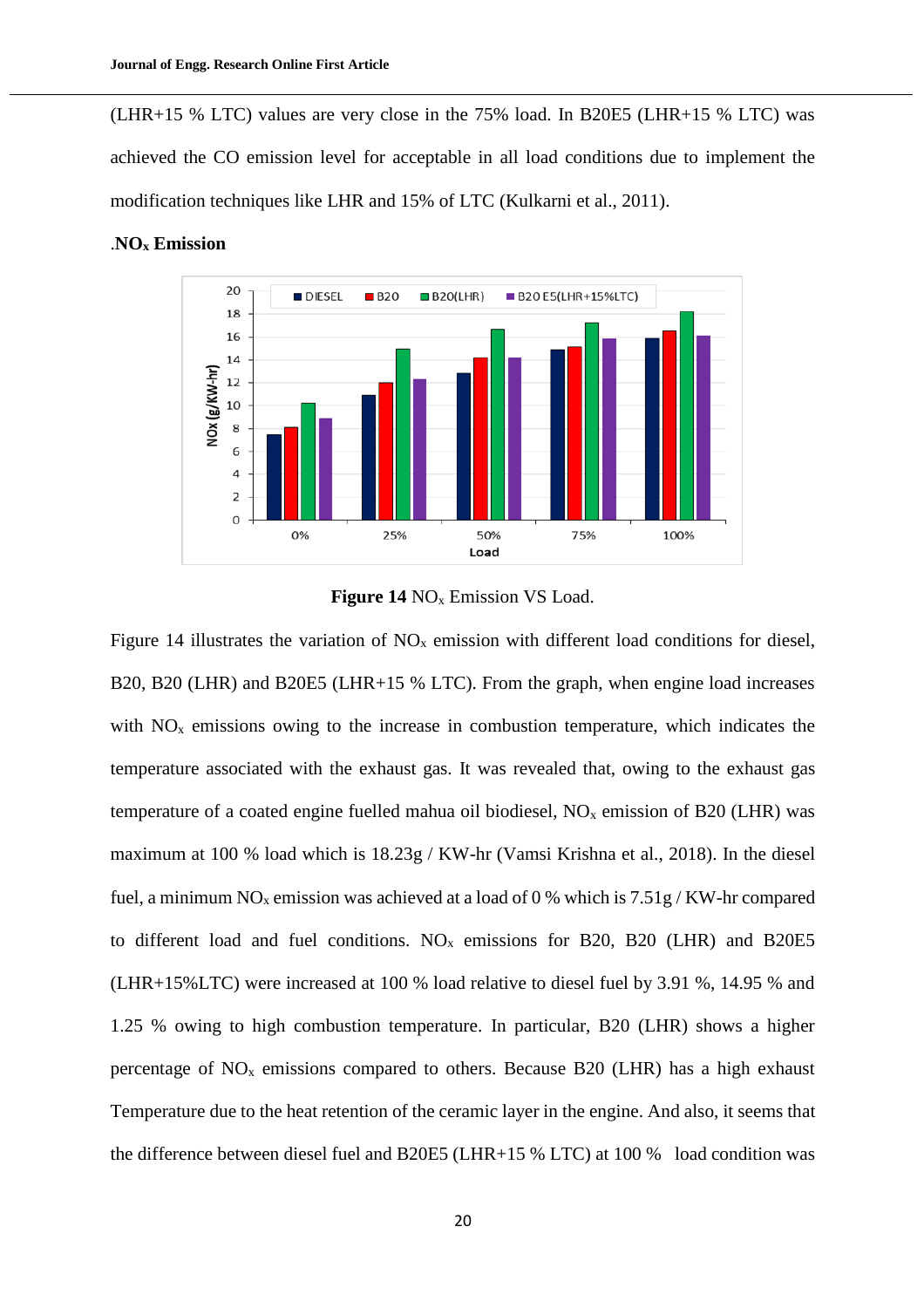very small, which is 1.2% compared to others. Because the concept of LHR+LTC was introduced in the diesel engine and 5% of ethanol was also blended in B20 (Rakopoulos et al., 2006). It leads to a reduction in the exhaust gas temperature and is ascribed to a reduction in the NOx emission with biodiesel.



### **Smoke emission**

### **Figure 15** Smoke VS Load.

Smoke emissions were mainly dependent on air-fuel proportions and fuel characteristics (Govinda Rao et al., 2018). Figure 15 illustrates the variation of smoke emission with different load conditions for diesel, B20, B20 (LHR) and B20E5 (LHR+15 % LTC). It is evident that, in any load condition, B20 (LHR) shows less smoke (0.77 BSU) compared to others. Because the covered engine creates an elevated temperature of combustion that reduces the smoke in the engine (Srinidhi Campli, 2017). Due to elevated viscosity, low cetane number and calorific value in biodiesel, more smoke was observed in B20 (5.62 BSU). Smoke was generated attributable to a longer ignition delay in the biodiesel (Govinda Rao et al., 2018). At 100 % load, 4.84 % and 5.89 % more in B20 and B20E5 (LHR+15% LTC) compared to diesel (Randazzo Mario and Sodre Jose, 2011) Likewise, the smoke concentration in B20 (LHR) was 8.02% lower than in diesel fuel. Though, it was noted that B20E5 (LHR+15 % LTC) acquired a marginally higher variation in smoke for the implementation of LHR+LTC in the B20 engine mixed to 5 % ethanol.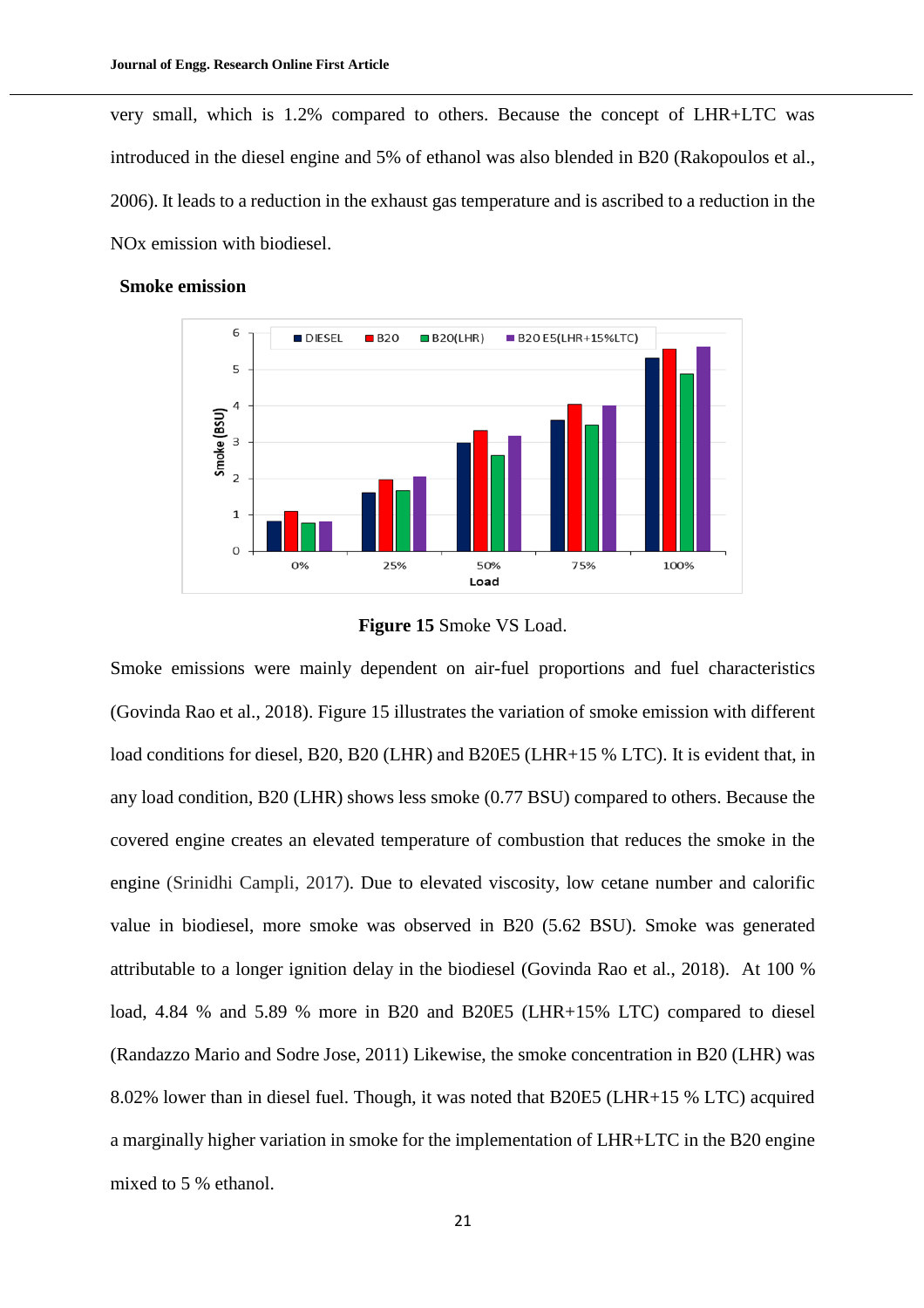#### **CONCLUSIONS**

Investigation of the present study was carried out by a single-cylinder diesel engine with a combined effect of LHR and EGR fuelled by diesel, mahua biodiesel (20%) and Ethanol (5%). And also compared with conventional diesel, biodiesel engine, and LHR engine. The following conclusions obtained through results and discussions.

- Compared to diesel fuel, B20E5 (LHR+15 % LTC) BTE is 3.48% increased. BSEC is 6.29% Decreased, EGT is 10.8% increased, HC is 18.36% decreased, CO is 25.39% decreased,  $NO<sub>x</sub>$  is 1.2% increased and smoke is 5.89% increased.
- The increase in EGT and NOx emissions from LHR has decreased as a result of the implementation of the LTC.
- The findings showed an increase in BTE and also a decrease in the BSEC of the B20E5LHR+15%LTC, in particular when compared to diesel. The combustion peak pressure and heat release rate were similar to the unmodified diesel engine and higher than the uncoated B20 engine.
- LHR reduced smoke density and LTC increased smoke density. The net smoke density remained unchanged for the LHR+LTC engine fueled by B20 and was found to be lower than the diesel engine propelled by B20.
- Adding ethanol 5% in B20 was used to get complete combustion along with combined effect LHR and LTC methods implemented in the diesel engine.

Finally observed that modifications with both methods using at a time mean optimizing the fuel consumption and reducing the emission compared to other engines like B20, B20 (LHR).

#### **REFERENCES**

**Kannan, G. R., & Anand, R. 2011.** Combustion characteristics of a diesel engine operating on biodiesel–diesel–ethanol mixtures. Proceedings of the Institution of Mechanical Engineers

Part A Journal of Power and Energy 225(A8):1076.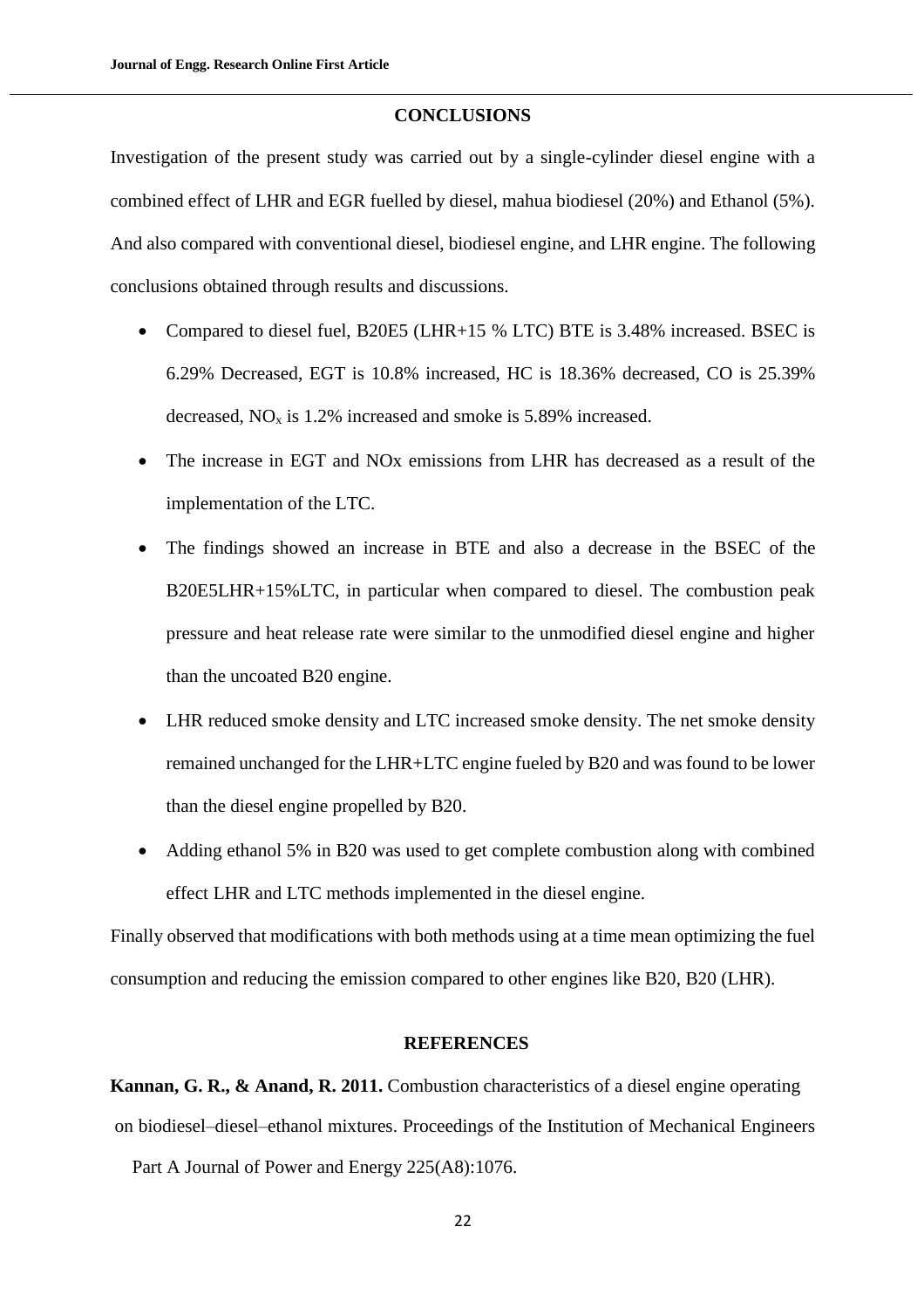**Xue, J., Grift, T.E., & Hansen, A. C., 2011.** Effect of biodiesel on engine performances and emissions. Renewable and Sustainable Energy Reviews. 15(2): 1098–1116.

**Muthukumaran, N., Prasanna Raj Yadav, S., Saravanan, C. G., & Sekar, T., 2018.**

- Synthesis of cracked Mahua oil using coal ash catalyst for diesel engine application. International Journal of Ambient Energy. 1-16.
- **Masjuki, H., Abdulmuin, M. Z., & Sii, H. S., 1996.** Investigations on preheated palm oil methyl esters in the diesel engine. Proceedings of the Institution of Mechanical Engineers Part A Journal of Power and Energy. 210:131- 138.
- **Kulkarni, P. S., Sharanappa, G., Ramesh, M. R., Banapurmath, N. R., & Khandal, S.V., 2011.** Experimental investigations of a low heat rejection (LHR) engine powered with Mahua oil methyl ester (MOME) with exhaust gas recirculation (EGR). Biofuels.1-10.
- **Vamsi Krishna, K., Sastry, G. R. K., Murali Krishna, M. V. S., & Deb Barma, J., 2018.** Investigation on performance and emission characteristics of EGR coupled semi adiabatic diesel engine fuelled by DEE blended rubber seed biodiesel. Engineering Science and Technology, an International Journal. 21(1):122-129.
- **Geo, V. E., Sonthalia, A., Nagarajan, G., & Nagalingam, B., 2017.** Studies on performance, combustion and emission of a single cylinder diesel engine fuelled with rubber seed oil and its biodiesel along with ethanol as injected fuel. Fuel. 209:733-741.
- **Heywood JB, 2002.** Internal combustion engine fundamentals. New York: McGraw-Hill.
- **Ramalingam, S., Rajendran, S., & Ganesan, P., 2018.** Performance improvement and exhaust emissions reduction in biodiesel operated diesel engine through the use of operating parameters and catalytic converter: A review. Renewable and Sustainable Energy Reviews. 81:3215-3222.
- **Govinda Rao, B., Datta Bharadwaz, Y., Virajitha, C., & Dharma Rao, V., 2018.** Effect of injection parameters on the performance and emission characteristics of a variable compression ratio diesel engine with plastic oil blends - An experimental study. Energy & Environment. 29(4):492-510.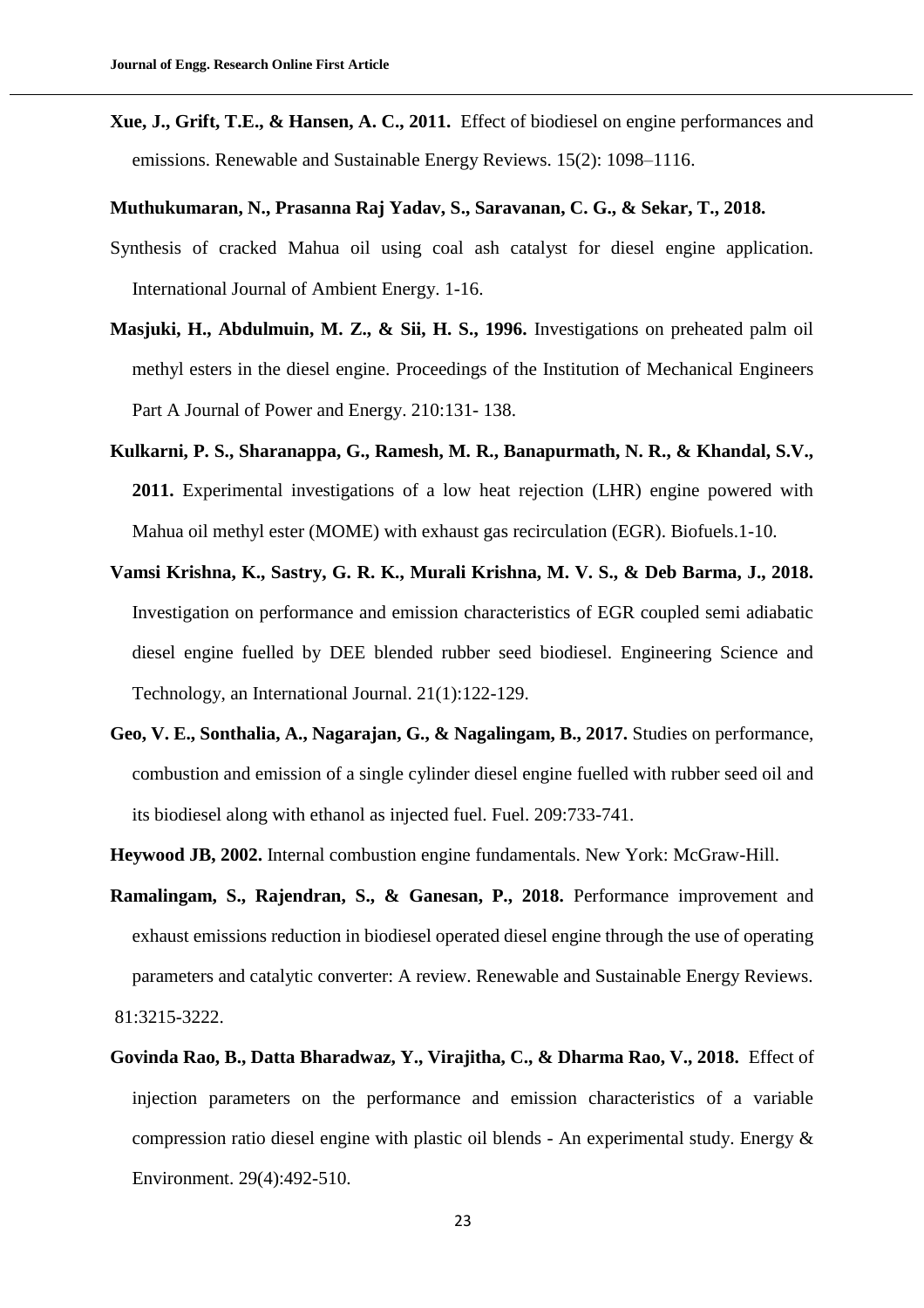- **Modi, A. J., Gosai, D. C., & Solanki, C. M., 2017.** Experimental Study of Effect of EGR Rates on NOx and Smoke Emission of LHR Diesel Engine Fueled with Blends of Diesel and Neem Biodiesel. Journal of the Institution of Engineers (India): Series C. 99(2):181- 195.
- **Senthil, R., Sivakumar, E., Silambarasan, R., & Mohan, G., 2015.** Performance and emission characteristics of a low heat rejection engine using Nerium biodiesel and its blends. International Journal of Ambient Energy. 38(2):186-192.
- **Vinay Kumar Domakonda, & Ravi Kumar Puli, 2012.** Application of Thermal Barrier Coatings in Diesel Engines: a Review. Energy and Power. 2(1):9-17.
- **Banapurmath, N. R., & Tewari, P. G., 2009.** Performance studies of a low heat rejection engine operated on non-volatile vegetable oils with exhaust gas recirculation. International Journal of Sustainable Engineering. 2(4):265-274.
- **Michael A Penny, & Timothy J Jacobs, 2016.** Efficiency improvements with low heat rejection concepts applied to diesel low temperature combustion. International J of Engine Research. 17(6):631-645.
- **Randazzo Mario L., & Sodre Jose R., 2011.** Exhaust emissions from a diesel powered vehicle fuelled by soybean bio-diesel blends (B3-B20) with ethanol as an additive (B20E2B20E5). Fuel. 90:98-103.
- **A.S., Ramadhas, S., Jayaraj, & C., Muraleedharan, 2004.** Use of vegetable oils as I.C engine fuels: a review. Renew. Energy. 29:727-742.
- **Rakopoulos, C. D., K. A., Antonopoulo, D. C., Rakopoulos, D. T., Hountalas, & E. G., Giakoumis, 2006.** Comparative Performance and Emissions Study of a Direct Injection Diesel Engine Using Blends of Diesel Fuel with Vegetable Oils or Biodiesels of Various Origins. Energy Conversion and Management. 47:3272-3287.
- **C., Srinidhi, A., Madhusudhan, S. V., Channapattana, 2019.** Comparative analysis of exhaust gas recirculation and nanoparticles on the performance and emission of diesel engine